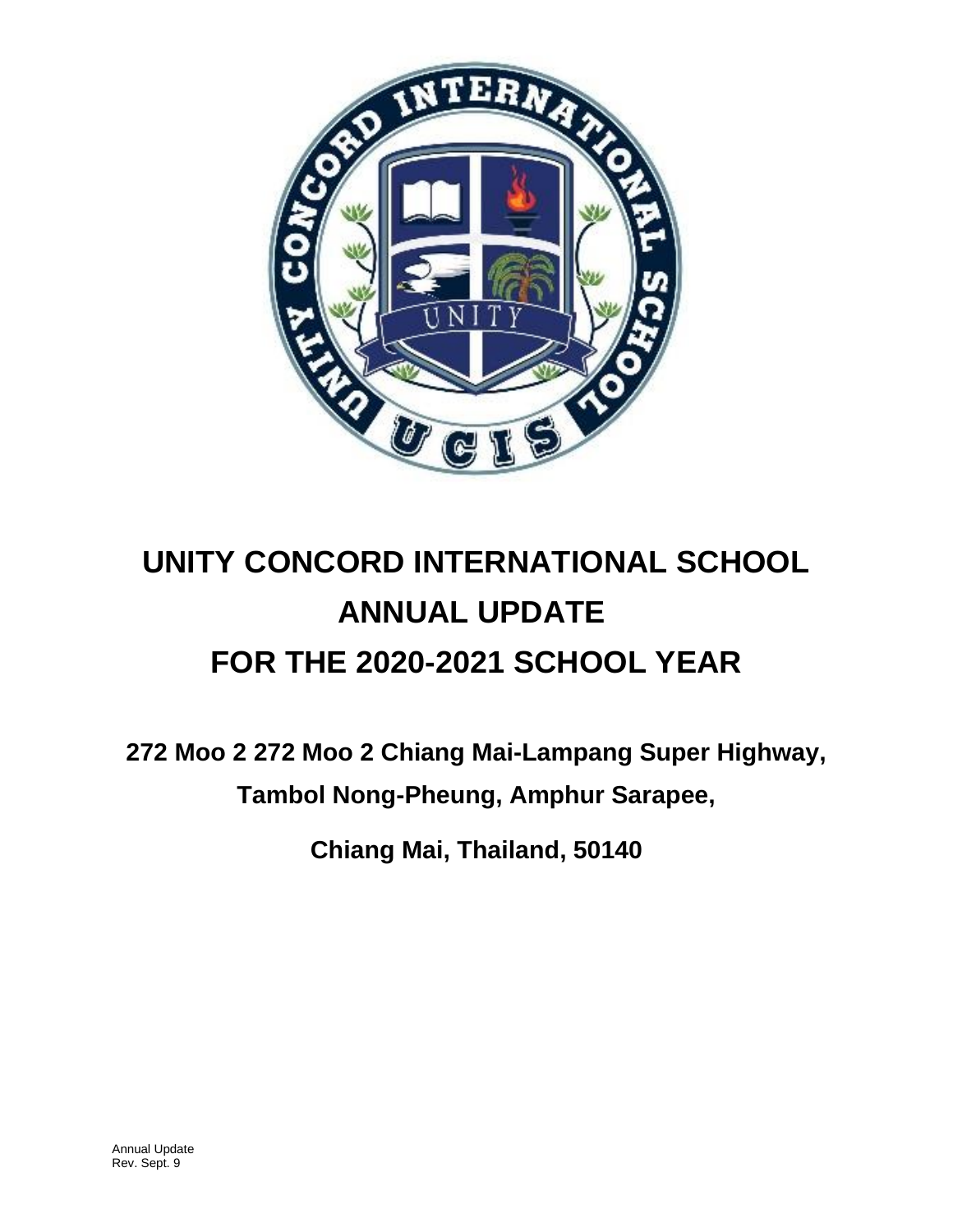# **CONTENTS**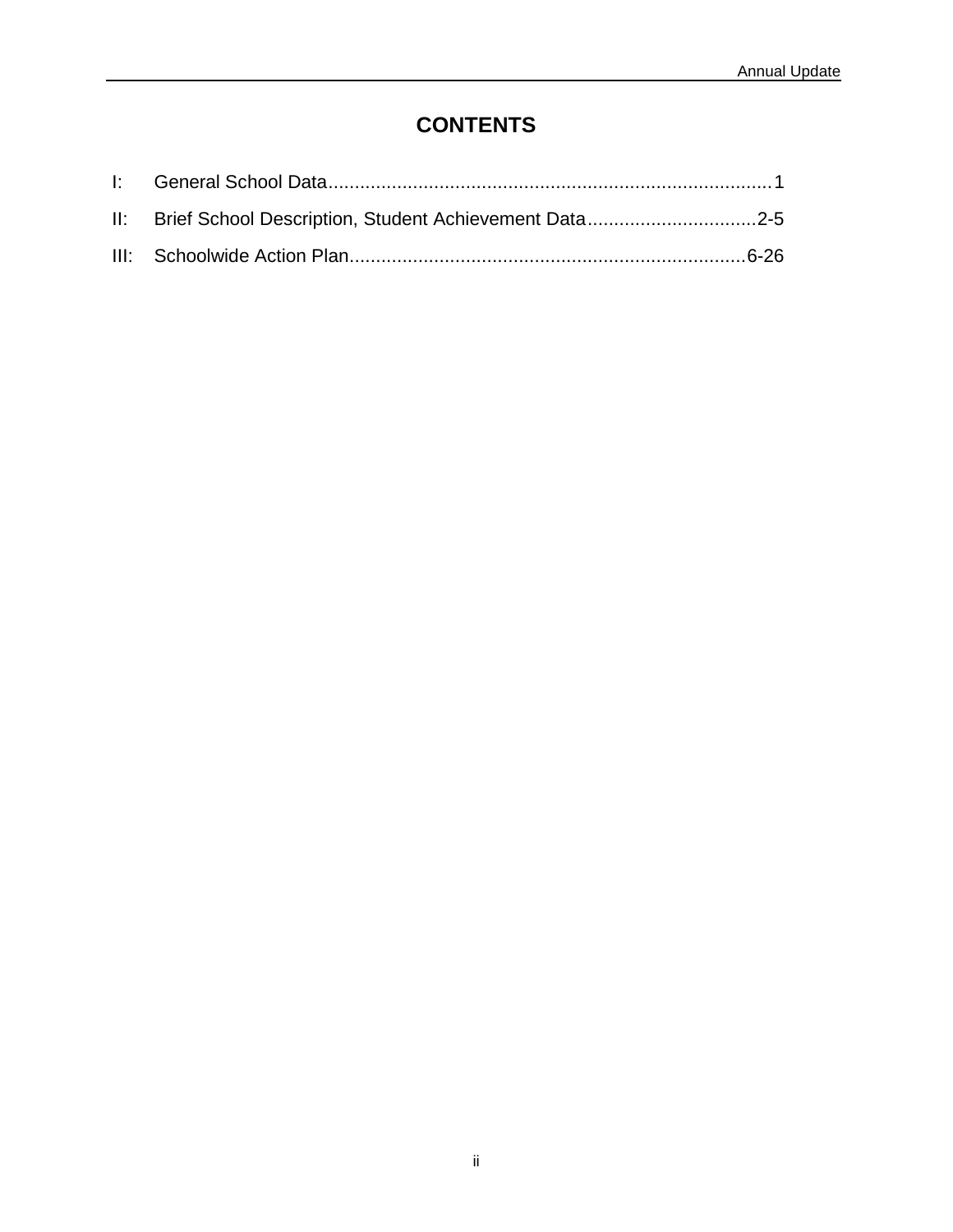# **I: General School Data**

Unity Concord International School 272 Moo 2 272 Moo 2 Chiang Mai-Lampang Superhighway, Tambol Nong-Pheung, Amphur Sarapee, Chiang Mai, Thailand, 50140 Tel: +66 52-135061 Suphani Phumi Dilig, Director & School Manager, [director@ucis.ac.th](mailto:director@ucis.ac.th) Tina Ellingsworth, Superintendent, [superintendent@ucis.ac.th](mailto:superintendent@ucis.ac.th) Enrollment: 750

# **II: Brief School Description**

**Type of school**: Private International School

### **Organization, governing structure, and financial base**

Unity's Executive Board is governed by written policies that provide oversight and decision-making authority without micromanaging the day-to-day activities of the students and staff.



### **2020-21 Organization Chart**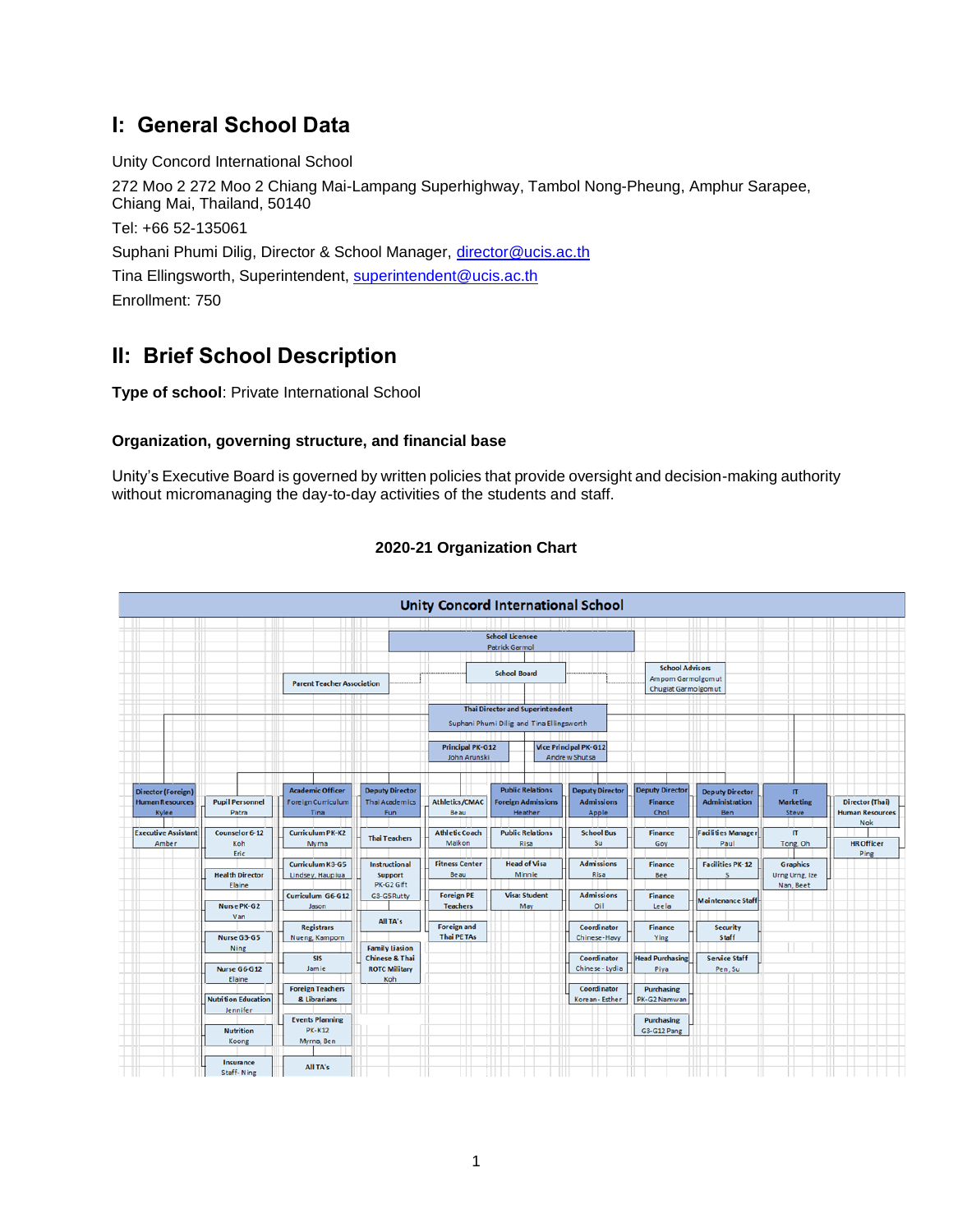### **UCIS Audit:**

External Audit: Thailand requires Schools to be audited by an external team at the end of each fiscal year. The external audit and findings are presented to the school and the Ministry of Education. Schools with findings are trained by the audit team and the MOE is made aware of any fiscal improprieties. UCIS Thai staff (finance and accounting members) have all been trained. Additionally, during the 2020-2021 school year, UCIS hired a full time Thai accountant to be on site to ensure fiscal compliance and solvency. This decision was based on the financial strain put on UCIS during forced government school closures due to the Covid-19 pandemic. UCIS 2019-2020 audit was completed in January 2020 (a delay based on the pandemic). We are happy to report, we had no significant findings.

### **Students Served:**

Unity is committed to providing a successful, safe, and rigorous educational experience aligned to the Common Core State Standards, while promoting the joy, dedication to, and importance of learning for all of our students. Unity welcomes, as space and resources are available, all Chiang Mai residents PK– 12. Our educational program is committed to academic, social, civic, and character development. We opened our doors in 2017 with 150 students and in 2018-2019 enrollment was approximately 585 students; we anticipate that the enrollment will reach approximately 950 students by 2021.

Unity's educational program is based on the instructional needs of our target student profile. Unity targets the following students:

1. Students who are not currently successful in their current core academic subjects;

2. Students with special needs who require a small class setting and their academic, emotional and behavioral needs are not being met in a traditional school setting;

3. Students whose academic or English learning needs necessitate a school environment with personalized attention;

4. Students whose academic or English language learning needs are not being met; and

5. Students whose diversity represents their respective communities.

In education, one size does not fit all, and Unity provides students and families throughout the Chiang Mai area with an International school option that can meet their unique needs.

### **Faculty:**

Teachers at UCIS are required to hold a BA degree. In Thailand, possession of a BA degree and one year of teaching experience makes them eligible for a Thai Teaching License. These documents are maintained and audited by the school office.

Candidates interested in teaching at UCIS must possess the following:

- Bachelor's degree (master's degree preferred)
- Eligibility to obtain a Thai Teaching license
- Police Scan from home country and Thailand
- Tuberculosis Screening
- Syphilis Test
- AIDS test

UCIS maintains clear employment policies and practices related to qualification requirements by providing detailed job descriptions online and giving print outs of policies and requirements for employment upon hiring via a handbook for which all staff sign upon hiring.

Our procedures are established to ensure that staff members are qualified based on education, training, preparation including background checks, evaluations, prior employment, collegiate transcripts and any additional qualifications.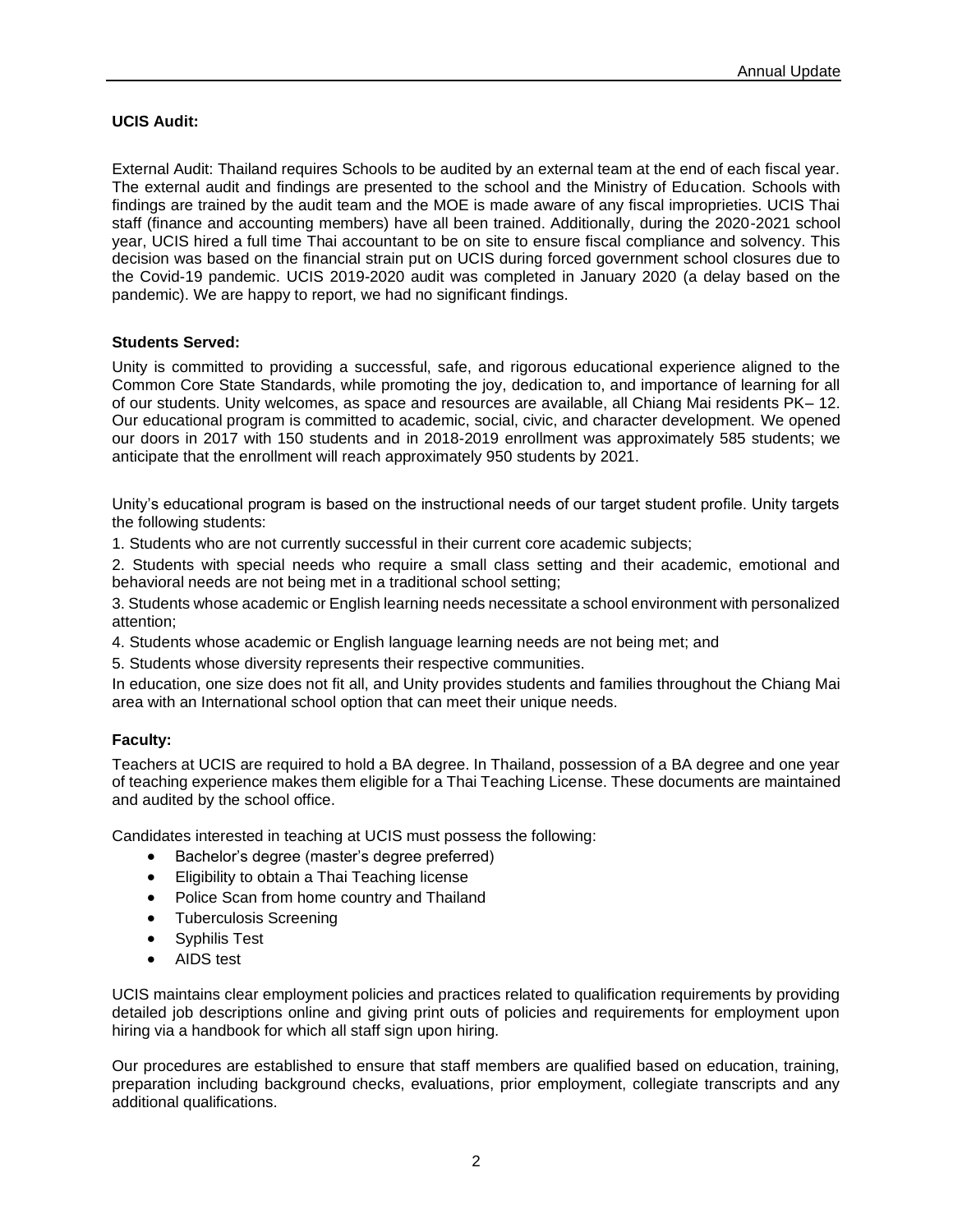Beginning in 2020-2021 UCIS made internal policy changes to our standard hiring practice:

Although Thailand does not require teachers to have a teaching license, UCIS now does (within 2 years of employment) per WASC's recommendation. All homeroom teachers PK-5 are required to (1) have a BA degree in Education and have a teaching license or be working towards earning one. (2) have a BA in a related field or pursue a MA in Education and have a teaching license or be working towards earning one.

All subject teachers grades 6-12 are required to (1) have a BA degree in Education or related field and have a teaching license or be working towards earning one. (2) have a BA in their subject field and have a teaching license or be working towards earning one.

All teachers are urged to continue their professional education by pursuing a MA degree in Education, ESL or related field. Thailand offers many opportunities to pursue higher degrees online, while working.

Current Staff Degrees:

10 with BA degrees in Education or related field, with a teaching license.

7 with BA degrees in Education, no teaching license. \*Of this 7 have started a teaching training program (20-21) and will obtain their license during 2021.

25 with a BA in another field, no teaching license. \*Of this 6 have started a teaching program (21-22) and will obtain their license during 2022.

12 with MA degrees in Education or related field with a teaching license.

1 with MA degrees in Education, no teaching license.

4 with MA degree in another field, no teaching license.

HR will meet again with each one of the unlicensed staff in August 2021 and provide a list of teacher training programs as well as notify them when they sign their contract that they must either complete it within the year, or at a minimum be enrolled in a program (continuing employees) or within 2 years (new employees).

### **Curricular program**

Unity follows a curriculum that emphasizes direct instruction, guided practice and student interactive methods for teaching and learning. All texts are state adopted and approved, aligned to Common Core State Standards ("CCSS") or the Next Generation Science Standards (NGSS).

HMH Journey's was adopted in 2017 for the kindergarten through  $5<sup>th</sup>$  grade classrooms. HMH Collections was adopted in 2018 for grades 6-12 English Language Arts classes and includes an on-line component. Additionally, HMH Write Source was adopted K3-12 as a supplemental text for ELA.

McGraw Hill My Math was adopted in 2017 for kindergarten through 5<sup>th</sup> grade mathematics classes. Grades 6-8 use the My Math extensions, Courses 1, 2, 3 and five different McGraw Hill texts were purchased in 2018 to cover the wide range of math levels in high school: Algebra I, II, Geometry, Pre-Calculus and Statistics.

McGraw Hill, A Closer Look California Science was adopted in 2017 for kindergarten through 5<sup>th</sup> grade. McGraw Hill Integrated Science was adopted for grades 6-8 (Earth, Life, Physical Science Series) and Biology, Chemistry, Physics and Zoology were adopted for grades 9-12.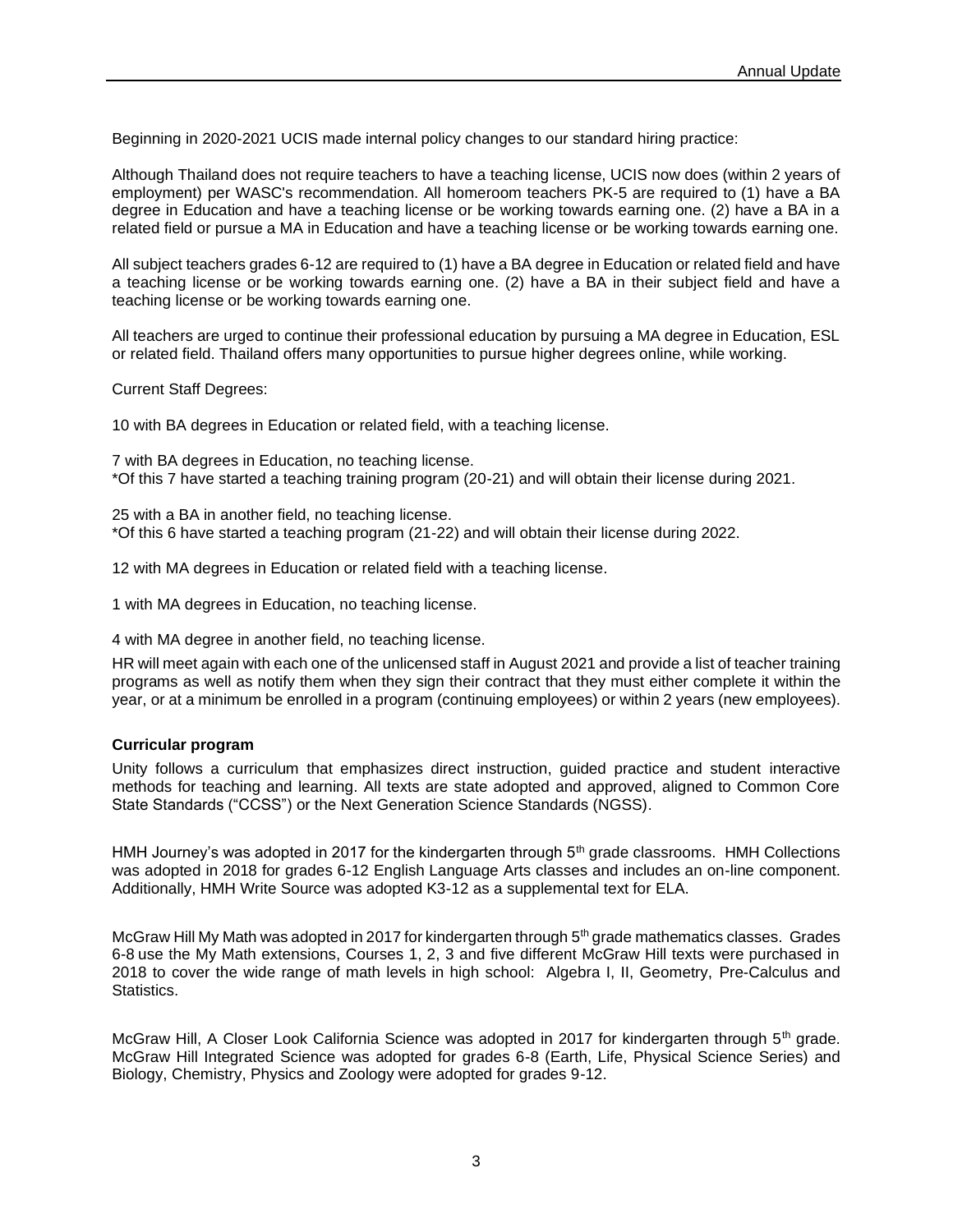Harcourt Social Studies was adopted in 2017 for kindergarten through 6<sup>th</sup> grade social studies classes. World Geography, World History, Geography (The Human and Physical World), United States History (Modern Times), World History (Modern Times) and Economics was adopted for grades 7-12.

CCSS are utilized when implementing the curriculum and instruction. Curriculum is research-based and student-focused to develop each student's full potential, while recognizing his or her uniqueness. Our high expectations will result in literate, self-reliant, and confident learners.

### **Student Proficiency Levels:**

| Grade            | Pre-Test          | Post-Test    | Gains                |
|------------------|-------------------|--------------|----------------------|
| K <sub>3</sub> A | $.32$ (SS 524)    | .88 (SS 704) | .56(180)             |
| K3B              | .31 (SS 466)      | .88 (SS 695) | .57(229)             |
| K3C              | .35 (SS 485)      | .88 (SS 713) | .53(228)             |
|                  |                   |              | Overall Average +.55 |
| 1 A              | .7                | 2.0          | 1.3                  |
| 1B               | $\overline{0}$    | 2.1          | 2.1                  |
|                  |                   |              | Average +1.7         |
| 2A               | 1.9               | 2.8          | .9                   |
| 2B               | 1.6               | 2.8          | 1.2                  |
| 2C               | 1.3               | 2.0          | $\cdot$ 7            |
|                  |                   |              | Average +.9          |
| 3A               |                   | 2.9          | 1.2                  |
| 3B               | $\frac{1.7}{1.7}$ | 2.6          | $\overline{.9}$      |
|                  |                   |              | Average +1.1         |
| 4A               | 2.3               | 3.0          | .7                   |
| 4B               | 2.5               | 3.5          | 1.0                  |
| 4C               | $\boldsymbol{8}$  | 2.3          | 1.5                  |
|                  |                   |              | Average +1.0         |
| 5A               | 2.9               | 3.8          | . 9                  |
| 5B               | 2.4               | 3.7          | 1.3                  |
| 5C               | 2.2               | 3.2          | 1.0                  |
|                  |                   |              |                      |
| 6CP              | 5.6               | 7.9          | Average +1.1<br>2.3  |
|                  |                   |              |                      |
| 6TP<br>6UP       | 2.6               | 4.1          | $\frac{1.5}{1.5}$    |
|                  | 1.4               | 2.9          |                      |
|                  |                   |              | Average +1.8         |
| 7CP              | 5.5               | 7.5          | 2.0                  |
| 7TP              | 2.4               | 3.5          | 1.1                  |
| 7UP              | 1.6               | 2.7          | 1.1                  |
|                  |                   |              | Average +1.4         |
| 8CP              | 5.2               | 6.7          | 1.5                  |
| 8UP              | 2.0               | 3.2          | 1.2                  |
|                  |                   |              | Average +1.4         |
| 9CP              | 4.9               | 6.1          | 1.2                  |
| 9UP              | 2.2               | 3.5          | 1.3                  |
|                  |                   |              | Average +1.3         |
| 10CP             | 6.1               | 6.8          | $.7*$                |
| <b>10UP</b>      | 2.6               | 3.0          | $4*$                 |
|                  |                   |              | Average +.6          |
| 11CP             | 8.1               | 9.8          | 1.7                  |
| <b>11UP</b>      | 3.1               | 5.5          | 2.4                  |
|                  |                   |              | Average +2.1         |
| 12CP             | 9.0               | 9.9          | .9                   |
| <b>12UP</b>      | 4.4               | 5.7          | 1.3                  |
|                  |                   |              | Average +1.1         |
|                  |                   |              |                      |
|                  |                   |              | Overall Average +1.3 |

### English Language Arts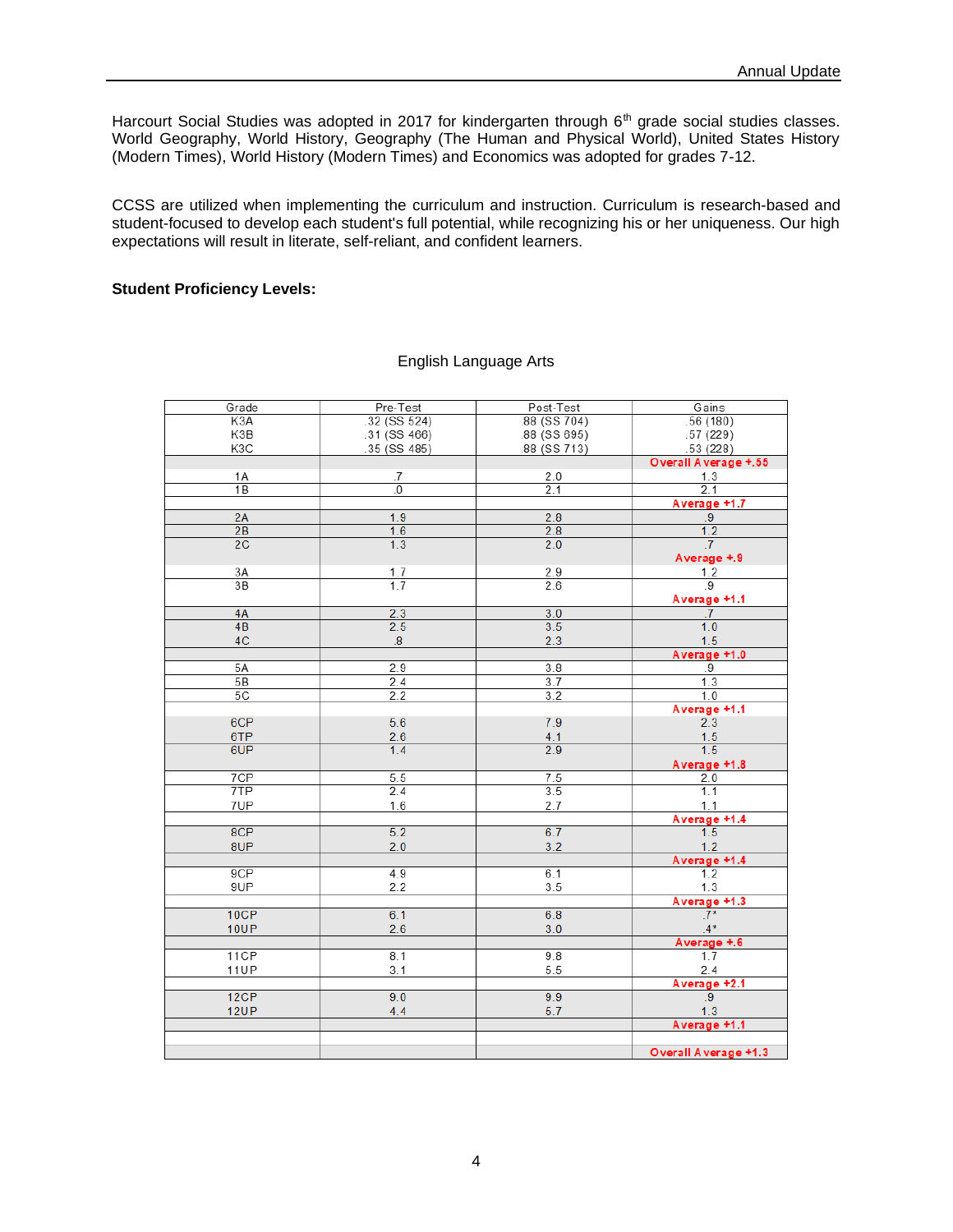### **Mathematics**

| Grade           | Pre-Test         | Post-Test        | Gains                       |
|-----------------|------------------|------------------|-----------------------------|
| 1A              | 1.6              | $3.0\,$          | 1.4                         |
| $\overline{1B}$ | 1.2              | 3.6              | 2.4                         |
|                 |                  |                  | Average +1.9                |
| 2A              | 2.0              | 3.2              | 1.2                         |
| 2B              | 2.0              | 3.5              | 1.5                         |
| 2C              | 2.5              | 4.2              | 1.7                         |
|                 |                  |                  | Average +1.5                |
| 3A              | 2.3              | 4.2              | 1.9                         |
| 3B              | 2.8              | $4.6\,$          | 1.8                         |
|                 |                  |                  | Average +1.8                |
| 4A              | 3.9              | 5.2              | 1.3                         |
| 4B              | 3.9              | 5.4              | $\frac{1.5}{1.9}$           |
| 4C              | 3.1              | $\overline{5.0}$ |                             |
|                 |                  |                  | Average +1.6                |
| 5A              | $\overline{4.3}$ | 5.0              | .7                          |
| 5B              | 5.1              | 6.2              | 1.1                         |
| 5C              | 4.9              | 6.5              | 1.6                         |
|                 |                  |                  | Average +1.1                |
| 6CP             | 6.2              | 9.0              | 2.8                         |
| 6TP             | $\overline{5.4}$ | 7.8              | 2.4                         |
| 6UP             | 4.8              | 6.6              | 1.8                         |
|                 |                  |                  | Average +2.3                |
| 7CP             | 6.9              | 9.9              | 3.0                         |
| 7TP             | 5.7              | 7.6              | 1.9                         |
| 7UP             | 5.4              | 7.3              | 1.9                         |
|                 |                  |                  | Average +2.3                |
| 8CP             | 7.1              | 10.9             | 3.8                         |
| 8UP             | 5.7              | 8.1              | 2.4                         |
|                 |                  |                  | Average +3.1                |
| 9CP             | 10.6             | 11.9             | 1.3                         |
| 9UP             | 7.4              | 9.3              | 1.9                         |
|                 |                  |                  | Average +1.6                |
| 10CP            | 12.9             | $12.9+$          |                             |
| 10UP            | 9.5              | $12.9+$          | 3.4                         |
|                 |                  |                  | Average +3.4                |
| 11CP            | 12.9             | $12.9+$          |                             |
| 11UP            | 12.9             | $12.9+$          |                             |
|                 |                  |                  | Average                     |
| 12CP            | 12.9             | $12.9+$          |                             |
| 12UP            | 12.9             | $12.9+$          |                             |
|                 |                  |                  | Average                     |
|                 |                  |                  |                             |
|                 |                  |                  | <b>Overall Average +2.1</b> |

K3 was unable to take the Math test due to COVID-19.

Despite COVID-19 and a forced school closure, students exceeded our expectations. Typically, in a school year we would expect to see .9 growth (approximately 1 academic school year) worth of growth. We saw on average over 1.3 years of growth in English Language Art and over 2.1 years of growth in Mathematics.

We are extremely proud of our teachers, students, and parents for all their hard work during the Online Learning model.

This year has reinforced the importance of a school-home connection to obtain maximum learning potential.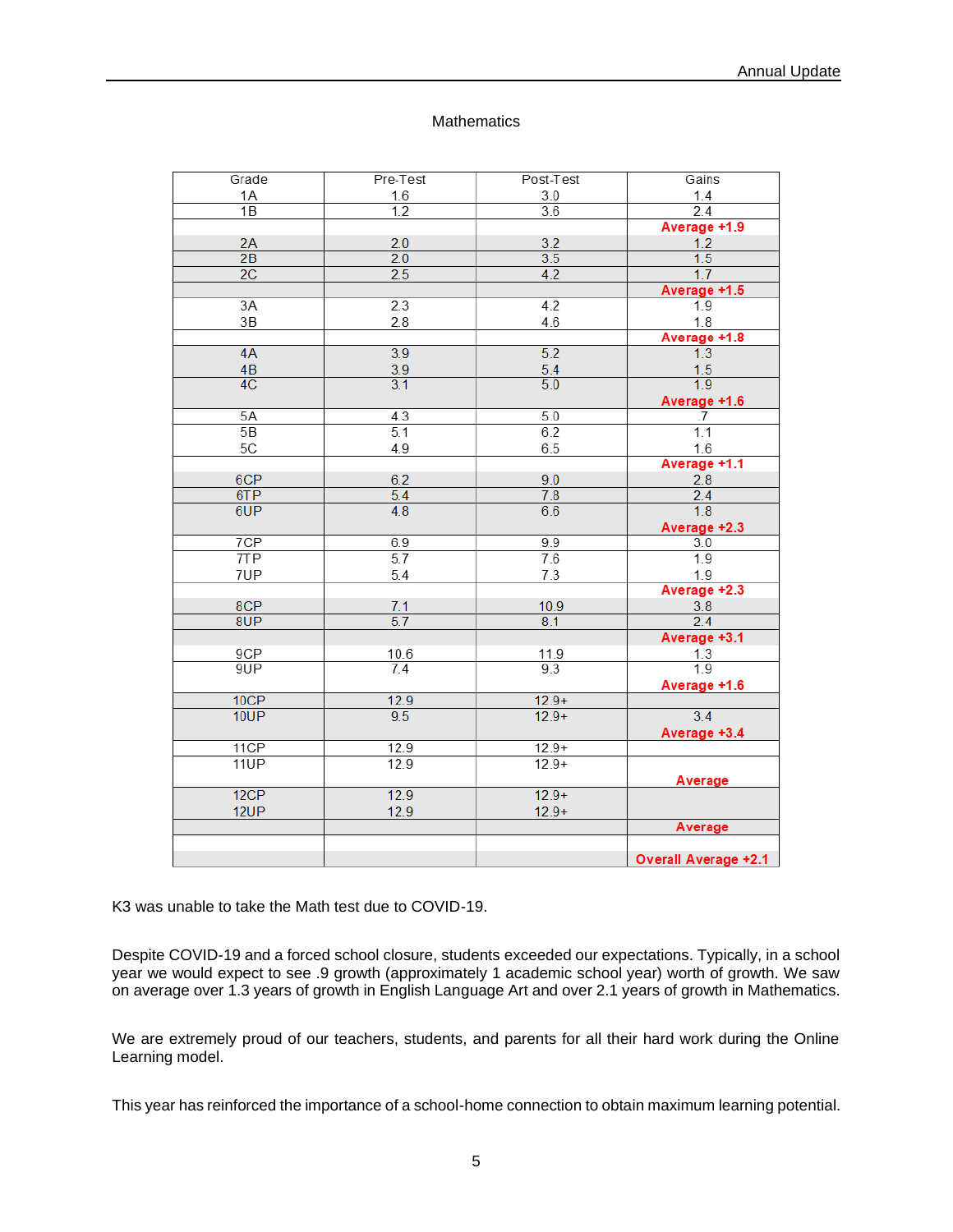## **III: Schoolwide Action Plan 2021-2024**

### **Growth Area: Organization for Student Learning**

### **Goal # 1: (Area of Improvement)**

- 1.1 Develop professional development opportunities to improve student learning.
- 1.2 Development of other areas of training for all staff members.
- 1.3 Ensure staff understand and are able to assess students based on schoolwide student learner outcomes.

### **Rationale: Critical Need:**

- ⚫ Teacher and staff effectiveness is enhanced by on-going meaningful professional development critical to student learning.
- ⚫ Students and staff will benefit from staff understanding, "what does it mean to prepare students to be internationally minded or globally competent."
- Stakeholders will benefit from an updated school community profile that shows three years' worth of data noting: who we are and what do we believe.

### **Supporting Data:**

- ⚫ Teacher observations and evaluations.
- ⚫ Coaching sessions.
- ⚫ At the time of our WASC visit, UCIS only had one year worth of student data available (PK-12). The first graduating class was June 2020.
- ⚫ Recommendation from Fall 2019 visiting WASC committee.

### **Growth Targets:**

### 2021-2022:

- ⚫ Teachers begin to understand why we use data to drive instruction and start incorporating the same practice into their planning.
- Stakeholders will have access to two years' worth of data and begin to answer who we are and what we believe.
- Students and teachers begin to understand what it is to be "globally competent."
- Teacher evaluation surveys will begin yielding positive results.
- ⚫ Students and teachers begin to understand the intent of the schoolwide student learner outcomes and are starting to assess progress in meeting the outcomes.

### 2022-2023:

- ⚫ Teachers will show an increased understanding of why we use data to drive instruction and further incorporate the same practice into their planning.
- Stakeholders will have access to three years' worth of data and be able to answer who we are and what we believe.
- Students and teachers have a solid understanding of what it is to be "globally competent."
- ⚫ Teacher evaluation surveys will yield positive results.
- ⚫ Students and teachers understand the intent of the schoolwide student learner outcomes and can assess progress in meeting the outcomes.

### 2023-2024:

- ⚫ Teachers show a solid understanding of why we use data to drive instruction and data driven instruction is embedded into their planning.
- ⚫ Stakeholders will have access to three years' worth of data and can answer who we are and what we believe.
- ⚫ Students and teachers understand what it is to be "globally competent."
- ⚫ Teacher evaluation surveys will yield positive results schoolwide.
- ⚫ Students and teachers understand the schoolwide student learner outcomes and can assess progress in meeting the outcomes.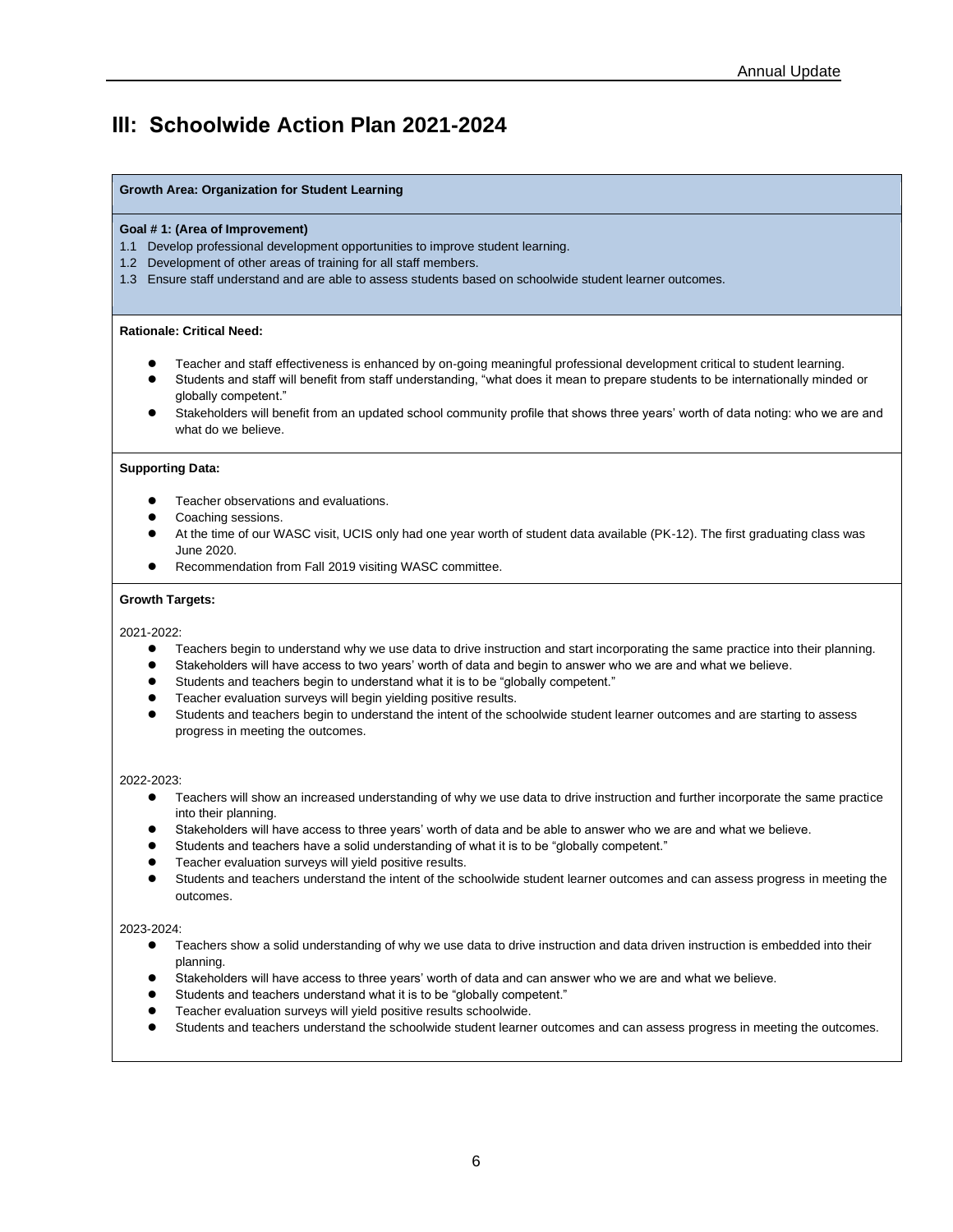**Monitor Progress Tools:**

What tool/s will help monitor completion of this goal?

Teacher evaluations (students, admin, peers) Student achievement data Exit tickets at PD sessions

**Report Progress:**

How will progress be reported and who will report?

All stakeholders Board meetings, professional development Action Plan Revisions

### **Learner Outcomes Addressed:**

Proficient Communicators Research and Technologically proficient Investigative Problem Solvers Diligent Scholars Ethical and Honest

### **Impact on student Learning of academic standards & SLOs:** What will the goal do for student learning?

Direct positive impact with steady progress on student learning of academic standards and schoolwide learner outcomes are expected. Students will demonstrate increased learning through achievement results schoolwide.

Students will show evidence of schoolwide student learner outcomes.

| <b>TASKS</b>                                                                                                                                                       | <b>ACTION STEPS</b>                                                                                                                                                                                                                                                                                           | <b>RESPONSIBLE</b><br>PERSON(S)<br><b>INVOLVED</b>                                      | <b>PROFESSIONAL</b><br><b>DEVELOPMENT</b><br><b>RESOURCES</b>                                                                                                 | <b>ASSESSING</b><br><b>PROGRESS</b>                                                                                                                                                                                   | <b>TIMELINE</b>                                                                                                                                  | <b>REPORTING</b>                                           |
|--------------------------------------------------------------------------------------------------------------------------------------------------------------------|---------------------------------------------------------------------------------------------------------------------------------------------------------------------------------------------------------------------------------------------------------------------------------------------------------------|-----------------------------------------------------------------------------------------|---------------------------------------------------------------------------------------------------------------------------------------------------------------|-----------------------------------------------------------------------------------------------------------------------------------------------------------------------------------------------------------------------|--------------------------------------------------------------------------------------------------------------------------------------------------|------------------------------------------------------------|
| Develop a<br>professional<br>learning plan<br>that provides<br>teachers with<br>the tools to<br>engage<br>students from<br>diverse<br>backgrounds.                 | Collect/analyze<br>data<br>Develop new<br>goals for<br>professional<br>development<br>outcomes and<br>design<br>opportunities to<br>meet those<br>outcomes.                                                                                                                                                   | Administrative<br>Team<br>Coaches<br>Governing Board<br>Oversight and<br>training       | Compile a list of<br>staff interested in<br>creating a<br>learning plan.<br>Schedule<br>meeting times for<br>interested<br>stakeholders to<br>plan PD series. | Annual list of PD<br>goals as<br>determined by<br>staff input, as well<br>as an annual plan<br>for<br>implementation<br>that align with the<br>school mission<br>and vision and<br>schoolwide<br>learner<br>outcomes. | January 2021<br>Refine in June<br>2021 for<br>implementation<br>August 2021<br>Revise based on<br>exit tickets 2022                              | Professional<br>Development<br>Governing<br>Board meetings |
| Develop a<br>professional<br>learning plan<br>that focuses on<br>teaching and<br>assessing core<br>academic<br>standards<br>using data to<br>drive<br>instruction. | Schedule and<br>provide a<br>professional<br>learning series<br>for instructional<br>staff.<br>Collect<br>Resources<br>Shared folders<br>for student data<br>storage<br>PD regarding<br>standards-based<br>instruction and<br>data has been<br>documented in<br>the PD calendar<br>and delivered to<br>staff. | Administrative<br>Team<br>Coaches<br>Governing Board<br>Oversight and<br>training<br>IT | Follow up:<br>Schedule<br>meeting times for<br>interested<br>stakeholders to<br>plan PD series.                                                               | Staff goal-setting<br>forms<br>Curriculum<br>reviews<br>Exit tickets at PD<br>Exit tickets at<br>Board meeting-<br>where Board will<br>be trained.                                                                    | January 2021<br><b>June 2021</b><br>Refine existing PD<br>series for<br>implementation in<br>August 2021<br>Revise based on<br>exit tickets 2022 | Professional<br>Development<br>Governing<br>Board meetings |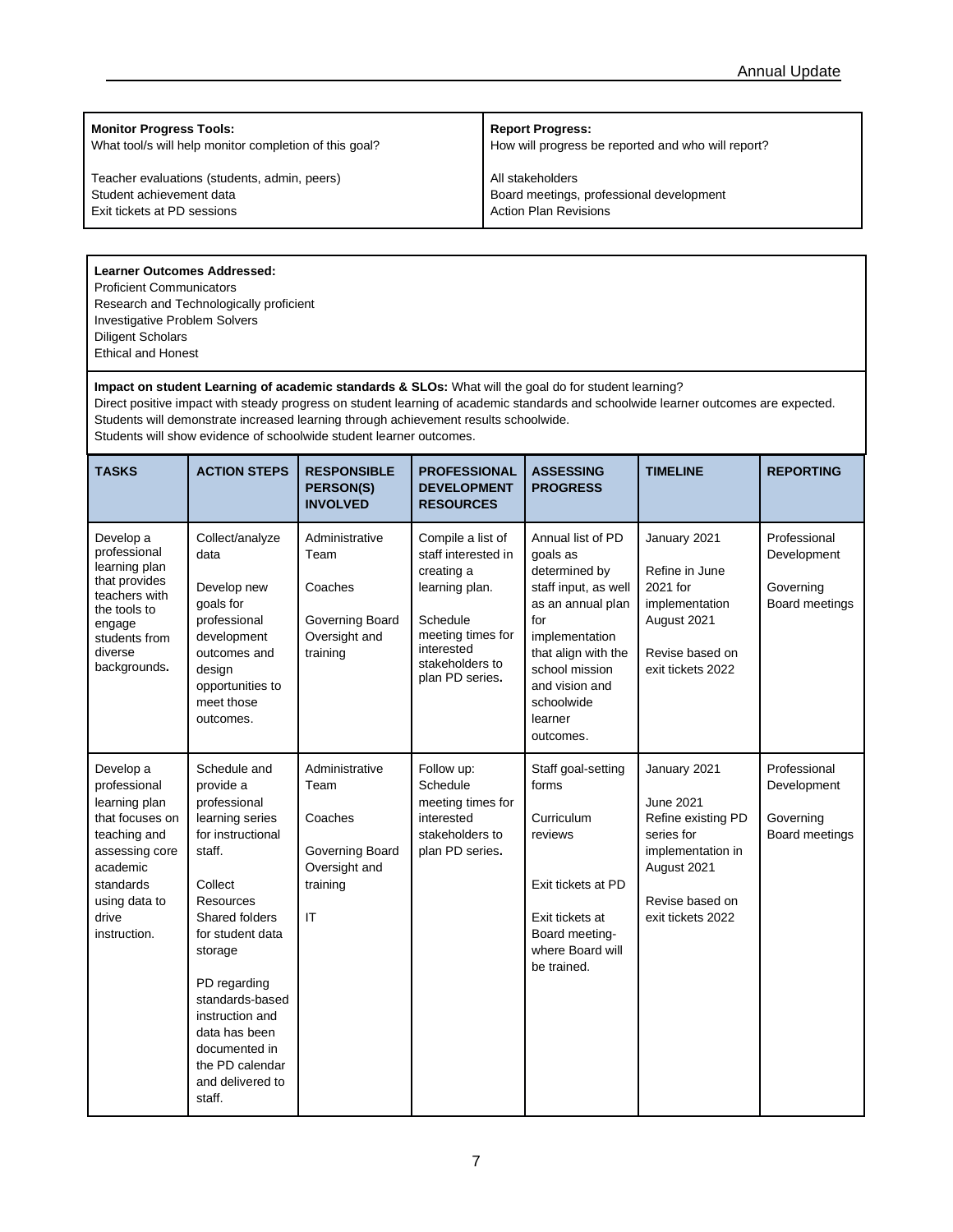| Develop a<br>professional<br>learning plan<br>that focuses on<br>"what does it<br>mean to<br>prepare<br>students to be<br>internationally<br>minded or<br>globally<br>competent." | Schedule and<br>provide a<br>professional<br>learning series<br>for instructional<br>staff.<br>Create a plan for<br>teaching<br>students what it<br>means to be<br>globally<br>competent. | Administrative<br>Team<br>Coaches<br>Governing Board<br>Oversight and<br>training | Schedule<br>meeting times for<br>interested<br>stakeholders to<br>plan PD series. | Exit tickets at PD<br>Exit tickets at<br>Board meeting-<br>where Board will<br>be trained.<br>Survey/exit<br>tickets for<br>students. | January-June 2021<br><b>Implement August</b><br>2021<br>Revise based on<br>exit tickets 2022 | Professional<br>Development<br>Governing<br>Board meetings |
|-----------------------------------------------------------------------------------------------------------------------------------------------------------------------------------|-------------------------------------------------------------------------------------------------------------------------------------------------------------------------------------------|-----------------------------------------------------------------------------------|-----------------------------------------------------------------------------------|---------------------------------------------------------------------------------------------------------------------------------------|----------------------------------------------------------------------------------------------|------------------------------------------------------------|
| Develop a<br>professional<br>learning plan<br>that focuses on<br>the schoolwide<br>student learner<br>outcomes and<br>how to assess<br>progress in<br>meeting the<br>outcomes.    | Schedule and<br>provide a<br>professional<br>learning series<br>for instructional<br>staff.<br>Create a plan for<br>teaching<br>students the<br>SLO's.                                    | Administrative<br>Team<br>Coaches<br>Governing Board<br>Oversight and<br>training | Schedule<br>meeting times for<br>interested<br>stakeholders to<br>plan PD series. | Exit tickets at PD<br>Exit tickets at<br>Board meeting-<br>where Board will<br>be trained.<br>Survey/exit<br>tickets for<br>students. | January-June 2021<br><b>Implement August</b><br>2021<br>Revise based on<br>exit tickets 2022 | Professional<br>Development<br>Governing<br>Board meetings |

### **Growth Area: Organization for Student Learning**

### **Goal # 2: (Area of Improvement)**

2.1 Develop a clear governance structure that clearly outlines lines of authority and responsibility using the Thai MOE and ACS WASC governance criteria.

2.2 Ensure the governing Board participates in board trainings that review board structure, composition, roles and responsibilities.

2.3 Develop and implement an annual budget that reflects the realities of what is needed (PD, instructional materials, facilities expansionscience lab and library)

2.4 Develop and clarify policies surrounding purchasing processes and procedures to ensure adequate instructional materials, textbooks, technology and laboratory materials are purchased in a timely manner.

2.5 Develop and refine documented Board policies (admissions, assessment, health & safety policies).

2.6 Ensure the Leadership Team adheres to admissions policies to ensure students admitted can be successful learners.

### **Rationale: Critical Need:**

- Stakeholders will benefit from a clearly outlined governance structure.
- ⚫ Stakeholders will benefit from a Board that has structure and clearly identified roles and responsibilities.
- Stakeholders will benefit from the Board developing and implementing an annual budget.
- Stakeholders will benefit from the Board developing purchasing processes that have a direct impact on student achievement.
- Stakeholders will benefit from the Board developing policies that directly impact student learning.

### **Supporting Data:**

- Stakeholder surveys.
- ⚫ Recommendation from Fall 2019 visiting WASC committee.

### **Growth Targets:**

2021-2022:

- ⚫ Governing Board receives training that leads to the successful creation of policies that directly impact student learning.
- ⚫ Governing Board clearly defines policies and procedures that increase student achievement and success.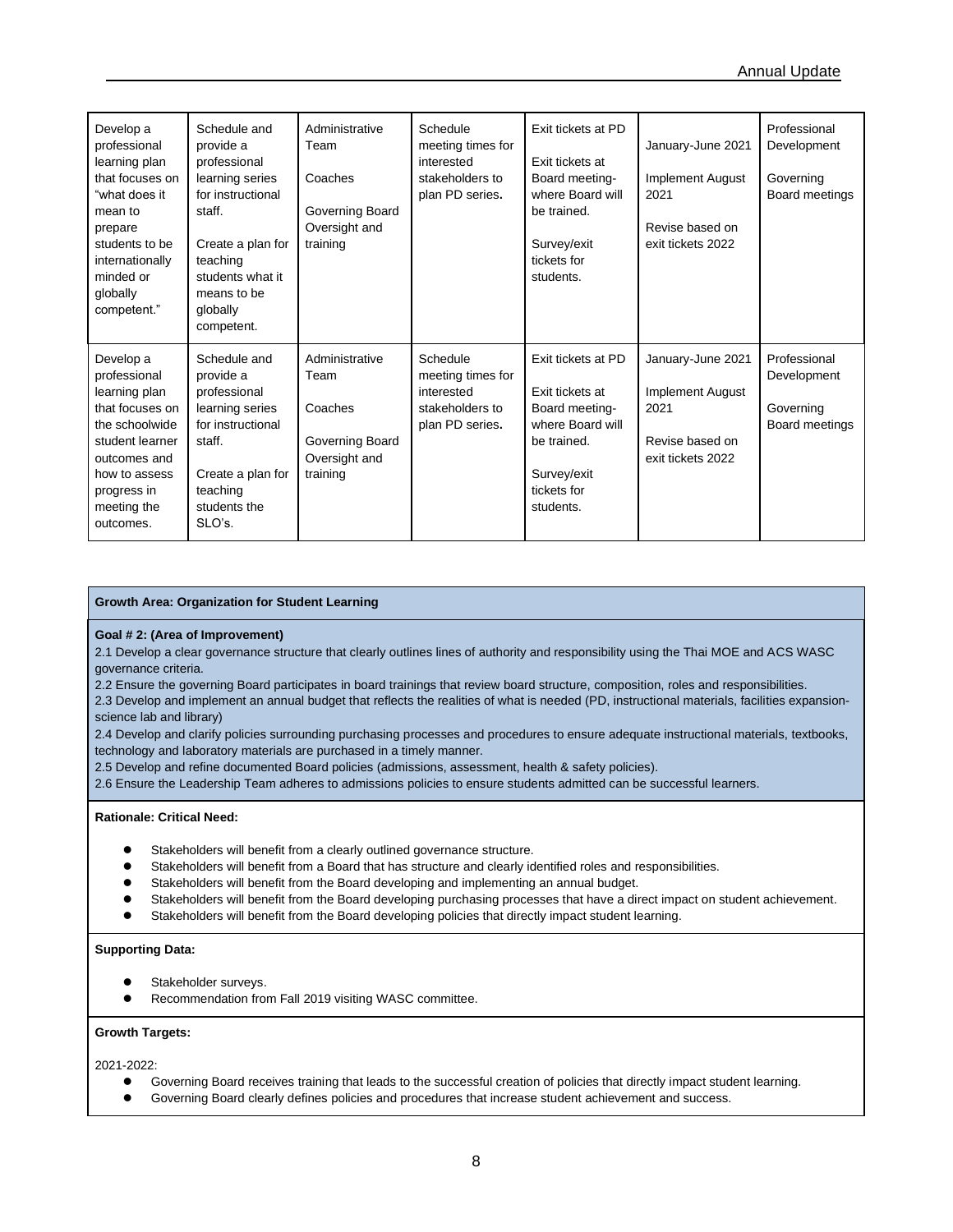⚫ Leadership Team adheres to the Governing Board's policies thereby ensuring a direct impact on student learning.

### 2022-2023:

- ⚫ Governing Board receives further training that leads to the successful revision of policies that directly impact student learning.
- ⚫ Governing Board clearly re-defines policies and procedures that increase student achievement and success.
- ⚫ Leadership Team adheres to the Governing Board's policies thereby ensuring a direct impact on student learning.

### 2023-2024:

- ⚫ Governing Board receives further training that leads to the successful revision of policies that directly impact student learning.
- ⚫ Governing Board has clear well defined policies and procedures that increase student achievement and success.
- ⚫ Leadership Team adheres to the Governing Board's policies thereby ensuring a direct impact on student learning.

### **Learner Outcomes Addressed:**

Proficient Communicators Research and Technologically proficient Investigative Problem Solvers Diligent Scholars Ethical and Honest

**Impact on student Learning of academic standards & SLOs:** What will the goal do for student learning?

Direct positive impact with steady progress on student learning of academic standards and schoolwide learner outcomes are expected. Positive impact on staff as budgets and processing requests are processed and materials are available for student learning.

| <b>Monitor Progress Tools:</b>                         | <b>Report Progress:</b>                            |
|--------------------------------------------------------|----------------------------------------------------|
| What tool/s will help monitor completion of this goal? | How will progress be reported and who will report? |
| <b>Board Evaluations</b>                               | All stakeholders                                   |
| Student achievement data                               | Board meetings                                     |
| Exit tickets at Board PD sessions                      | <b>Action Plan Revisions</b>                       |
|                                                        |                                                    |

| <b>TASKS</b>                                                                                                                                          | <b>ACTION STEPS</b>                                                                                                                                              | <b>RESPONSIBLE</b><br><b>PERSON(S)</b><br><b>INVOLVED</b> | <b>PROFESSIONAL</b><br><b>DEVELOPMENT</b><br><b>RESOURCES</b>                             | <b>ASSESSING</b><br><b>PROGRESS</b>                                              | <b>TIMELINE</b>                       | <b>REPORTING</b>                                                              |
|-------------------------------------------------------------------------------------------------------------------------------------------------------|------------------------------------------------------------------------------------------------------------------------------------------------------------------|-----------------------------------------------------------|-------------------------------------------------------------------------------------------|----------------------------------------------------------------------------------|---------------------------------------|-------------------------------------------------------------------------------|
| Develop and<br>implement an<br>annual budget<br>that reflects the<br>realities of what<br>is needed (PD,<br>instructional<br>materials,<br>facilities | Using the last few<br>years budgets,<br>expand and<br>develop line items<br>to ensure<br>instructional<br>materials, facilities<br>and student needs<br>are met. | Administrative<br>Team<br>Staff<br>Governing Board        | Surveys<br>Past budgets<br>Admissions data<br>for 2021-2022<br>Government<br>requirements | Clearly defined<br>budget with<br>appropriate line<br>items<br>Board<br>Meetings | January 2021-<br>June 2021<br>Ongoing | Governing<br>Board<br>Executive<br>meeting with<br>the Thai MOE<br>June 2021. |
| expansion-<br>science lab and<br>library)                                                                                                             |                                                                                                                                                                  |                                                           |                                                                                           |                                                                                  |                                       |                                                                               |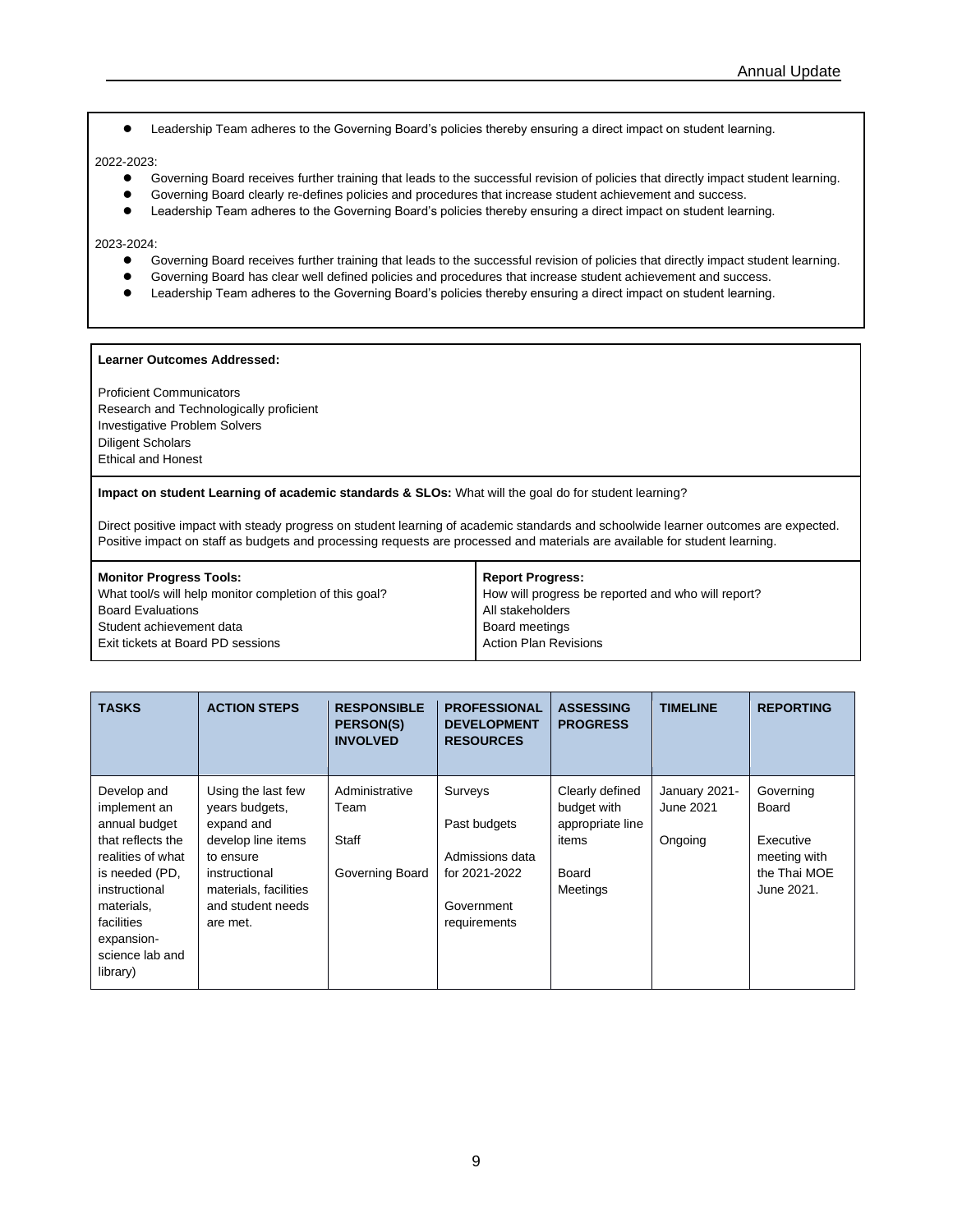| Develop a clear<br>governance<br>structure that<br>clearly outlines<br>lines of authority<br>and<br>responsibility<br>using the Thai<br>MOE and ACS<br><b>WASC</b><br>governance<br>criteria.                                                          | Develop an<br>organization chart<br>and job<br>descriptions,<br>including the<br>Board's<br>roles/responsibilities<br>that outline a clear<br>governance<br>structure.                                                      | Administrative<br>Team<br>Governing Board<br><b>Outside Trainer</b>                                         | ASC WASC<br>Thai MOE<br>Schedule<br>meeting times.                                                        | Clearly defined<br>governance<br>structure.<br>Organization<br>Chart<br>Job<br>Descriptions<br><b>Board Roles</b><br>and<br>Responsibilities<br>Handbook | September<br>2021<br>Ongoing                                | Governing<br>Board meetings                                                  |
|--------------------------------------------------------------------------------------------------------------------------------------------------------------------------------------------------------------------------------------------------------|-----------------------------------------------------------------------------------------------------------------------------------------------------------------------------------------------------------------------------|-------------------------------------------------------------------------------------------------------------|-----------------------------------------------------------------------------------------------------------|----------------------------------------------------------------------------------------------------------------------------------------------------------|-------------------------------------------------------------|------------------------------------------------------------------------------|
| Ensure the<br>governing Board<br>participates in<br>board trainings<br>that review<br>board structure,<br>composition,<br>roles and<br>responsibilities.                                                                                               | Schedule and<br>provide a<br>professional<br>learning series for<br>Governing Board.<br><b>Collect Resources</b><br>Shared folders for<br>Board members.                                                                    | Administrative<br>Team<br>Governing Board<br>Training team<br>$\mathsf{I}\mathsf{T}$                        | Find outsourced<br>trainings.<br>Schedule<br>meeting times                                                | Exit tickets                                                                                                                                             | November<br>2021<br>Ongoing                                 | Governing<br>Board meetings                                                  |
| Develop and<br>clarify policies<br>surrounding<br>purchasing<br>processes and<br>procedures to<br>ensure<br>adequate<br>instructional<br>materials,<br>textbooks,<br>technology and<br>laboratory<br>materials are<br>purchased in a<br>timely manner. | Develop policies<br>surrounding<br>purchasing and<br>processes for staff<br>to request items.<br>Develop online<br>inventory sheet for<br>textbooks and other<br>instructional<br>materials for<br>teachers to<br>populate. | Administrative<br>Team<br>Coaches<br>Governing Board<br>Oversight and<br>training<br>$\mathsf{I}\mathsf{T}$ | Schedule<br>meeting times<br>Staff purchasing<br>history<br>Textbook<br>inventory<br>Technology<br>survey | Clearly defined<br>purchasing<br>processes.<br>Board<br>Meetings                                                                                         | January-June<br>2021<br>Implement<br>August 2021<br>Ongoing | Professional<br>Development<br>Staff meetings<br>Governing<br>Board meetings |
| Develop and<br>clarify policies<br>surrounding<br>purchasing<br>processes and<br>procedures to<br>ensure<br>adequate<br>instructional<br>materials.<br>textbooks,<br>technology and<br>laboratory<br>materials are<br>purchased in a<br>timely manner. | Schedule Weekly<br>meetings to review<br>purchases and<br>ensure approval<br>and delivery                                                                                                                                   | <b>Building</b><br>Administrators<br>Purchasing<br>Department                                               | Online Calendars                                                                                          | Meeting<br>minutes<br>detailing<br>concerns or<br>obstacles                                                                                              | March 2021                                                  | <b>SMT Meetings</b>                                                          |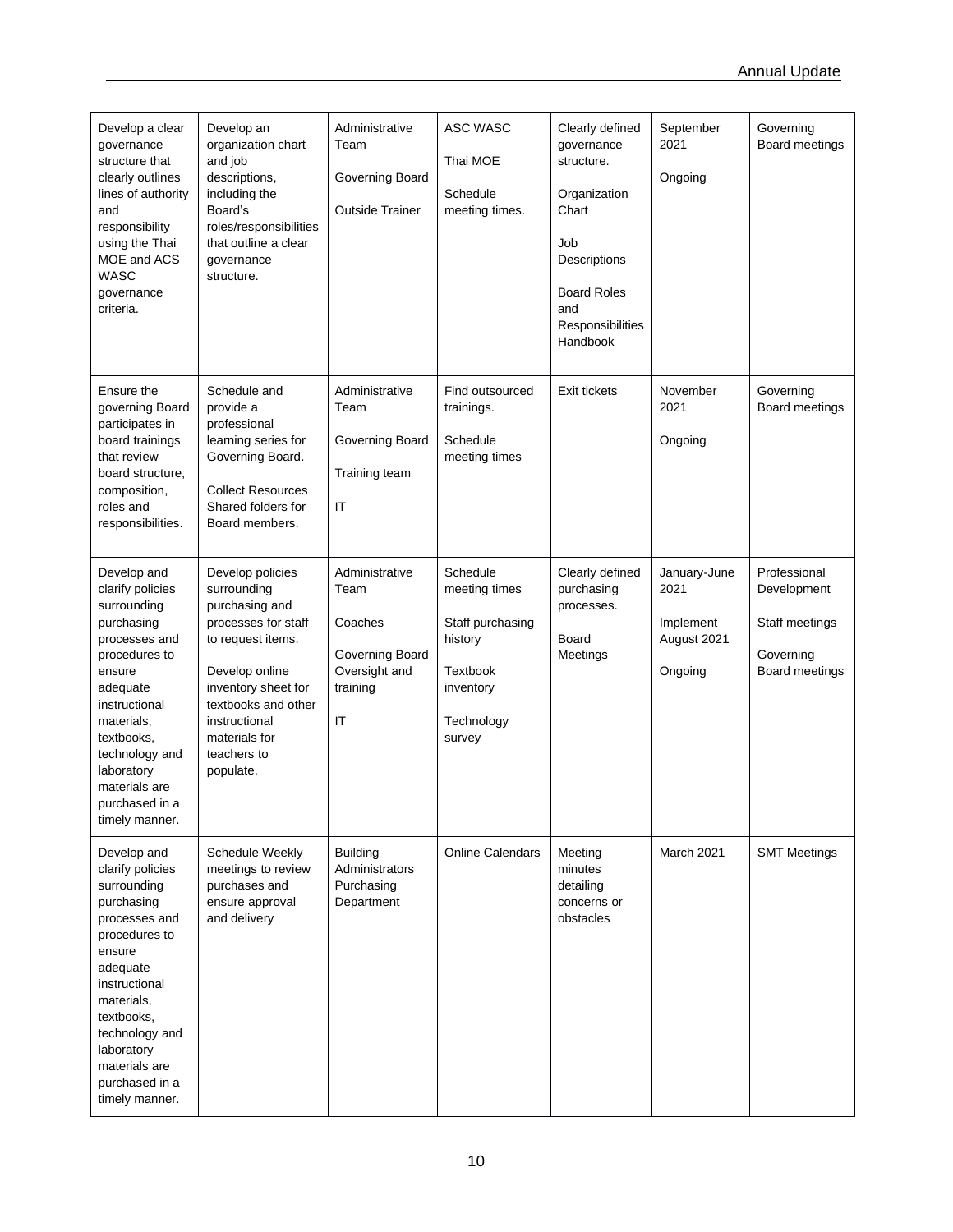| Develop and<br>refine<br>documented | Develop policies<br>that are aligned with<br>a clear governance | Administrative<br>Team   | Schedule<br>meeting times | Sample<br>policies | January-June<br>2021     | Professional<br>Development |
|-------------------------------------|-----------------------------------------------------------------|--------------------------|---------------------------|--------------------|--------------------------|-----------------------------|
| Board policies<br>(admissions,      | structure.                                                      | Coaches                  |                           | Thai MOE           | Implement<br>August 2021 | Staff meetings              |
| assessment,<br>health & safety      |                                                                 | Governing Board          |                           | ASC WASC           | Ongoing                  | Governing<br>Board meetings |
| policies).                          |                                                                 | Purchasing<br>Department |                           |                    |                          |                             |

### **Growth Area: Curriculum, Instruction, Assessment**

### **Goal # 1: (Area of Improvement)**

- 1.1 Refine the literacy program using assessments to help students to build content knowledge which enables them to read at grade level and be college ready.
- 1.2 Expand reading materials in school libraries to include high quality, diverse texts from a wide range of genres and levels in order to support students learning and foster a community that values literacy.

### **Rationale: Critical Need:**

- ⚫ Students would benefit from using specific reading assessments to build content knowledge.
- ⚫ Reading is fundamental to success in all disciplines.
- Students would benefit from being college ready.

### **Supporting Data:**

- ⚫ The most recent STAR Reading scores (August 2020) in ELA showed the percentage of students in grades 6-12 scoring proficient or above per grade level were as follows: 6th grade (33%); 7th grade (32%); 8th grade (36%); 9th grade (34%); 10th grade (36%); 11th grade (40%); 12th grade (45%). (The majority (30%-40%) are just below proficiency levels, 20% are far below.)
- ⚫ Recommendation from Fall 2019 visiting WASC committee.

### **Growth Targets:**

2021-2022:

- STAR 360- To increase the number of 6-11 grade students who meet or exceed the standard to 50% in English.
- EL and SPED- within this growth, there will be a 5% increase for Special Education and EL students.
- A-G completion- 98% of students are completing A-G requirements and are on track to graduate.

### 2022-2023:

- STAR 360- To increase the number of 6-11 grade students who meet or exceed the standard to 60% in English.
	- EL and SPED- within this growth, there will be a 5% increase for Special Education and EL students.
- A-G completion-99% of students are completing A-G requirements and are on track to graduate.

### 2023-2024:

- STAR 360- To increase the number of 6-11 grade students who meet or exceed the standard to 70% in English.
	- EL and SPED- within this growth, there will be a 5% increase for Special Education and EL students.
- ⚫ A-G completion- 100% of students are completing A-G requirements and are on track to graduate.

**Learner Outcomes Addressed:** Proficient Communicators Diligent Scholars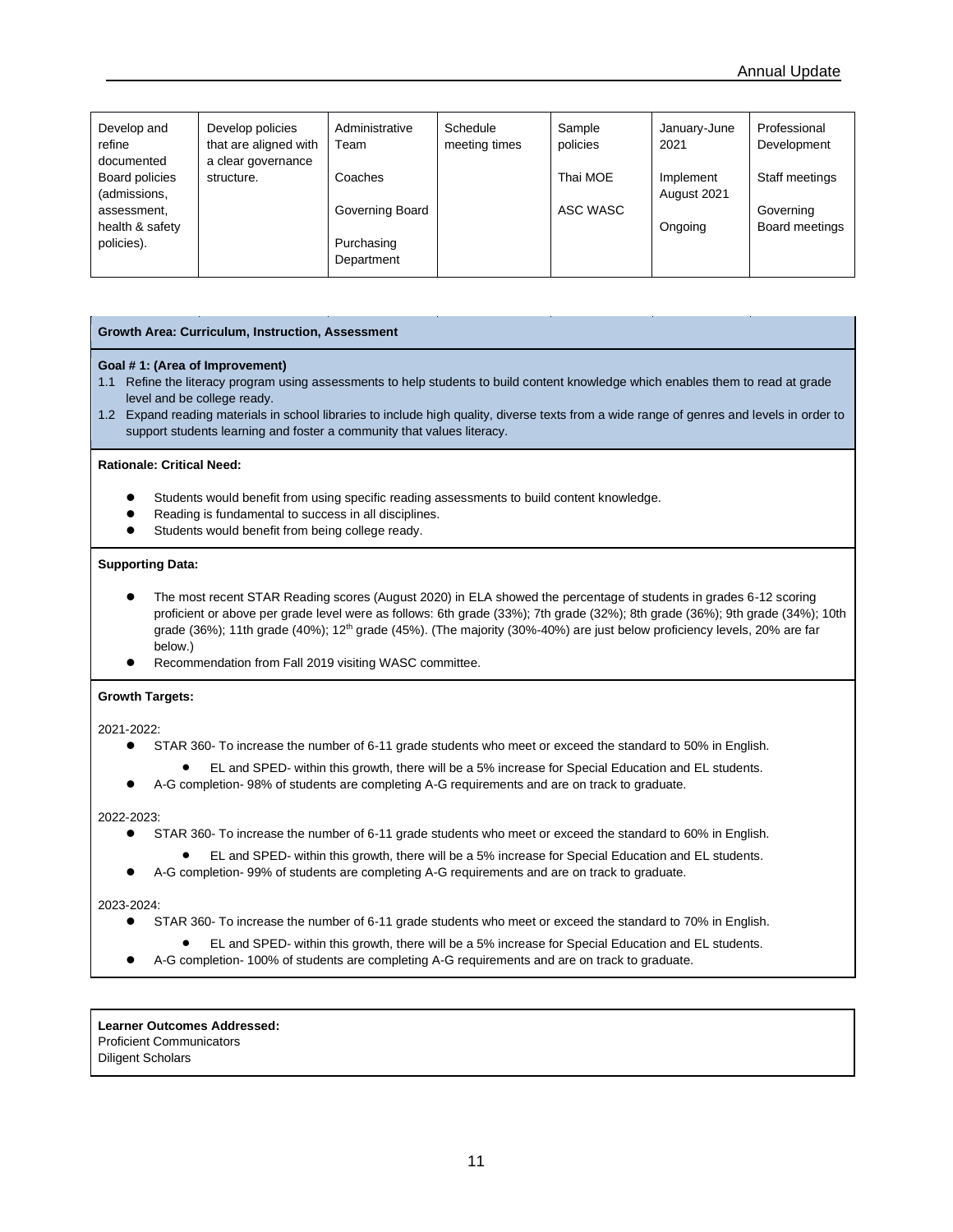### **Impact on student Learning of academic standards & SLOs:** What will the goal do for student learning?

Students will be proficient in English Language Acquisition.

Students will be able to better access the curriculum and complete A-G requirements in order graduate.

Students will have the skills necessary to demonstrate proficiency on the California Common Core State Standards (STAR 360). Students will show evidence of SLO's: proficient communicators and diligent scholar.

| <b>Monitor Progress Tools:</b>                                                                                                                                                                                               | <b>Report Progress:</b>                                                                                                                                                |
|------------------------------------------------------------------------------------------------------------------------------------------------------------------------------------------------------------------------------|------------------------------------------------------------------------------------------------------------------------------------------------------------------------|
| What tool/s will help monitor completion of this goal?                                                                                                                                                                       | How will progress be reported and who will report?                                                                                                                     |
| Grades (Progress Reports, Report Cards)<br>Test Scores broken down by subgroup (STAR 360, AP, SAT, PSAT)<br>Individual Graduation Plans<br><b>Formative and Summative Assessments</b><br><b>Internal Writing Assessments</b> | <b>Counselors and Coordinators</b><br>Instructional Leadership Team<br><b>Instructional Coaches</b><br><b>Professional Development</b><br><b>Action Plan Revisions</b> |

| <b>TASKS</b>                                                                                                              | <b>ACTION</b><br><b>STEPS</b>                                                                                                                                                       | <b>RESPONSIBLE</b><br><b>PERSON(S)</b><br><b>INVOLVED</b>                      | <b>PROFESSIONAL</b><br><b>DEVELOPMENT</b><br><b>RESOURCES</b>                                     | <b>ASSESSING</b><br><b>PROGRESS</b>                                                                                                                                                                         | <b>TIMELINE</b>             | <b>REPORTING</b>                                                                                                  |
|---------------------------------------------------------------------------------------------------------------------------|-------------------------------------------------------------------------------------------------------------------------------------------------------------------------------------|--------------------------------------------------------------------------------|---------------------------------------------------------------------------------------------------|-------------------------------------------------------------------------------------------------------------------------------------------------------------------------------------------------------------|-----------------------------|-------------------------------------------------------------------------------------------------------------------|
| Identify<br>students from<br>each grade<br>level for reading<br>interventions<br>and their<br>specific literacy<br>needs. | Collect data<br>Develop a<br>process to<br>analyze the<br>data                                                                                                                      | Administration<br>English Language<br><b>Arts Teachers</b><br>Curriculum Coach | Curriculum for<br>ELA courses,<br>Common Core<br>aligned.<br>Training in<br>Accelerated<br>Reader | <b>Students</b><br>reading below<br>grade level<br>(including<br>English<br>Learners) are<br>assigned a<br>reading class to<br>advance their<br>reading ability<br>to grade level<br>proficiency.           | December<br>2020<br>Ongoing | Staff meetings<br>Status: identified<br>the lowest 20% per<br>grade level cohort<br>and started<br>interventions. |
| Identify<br>students from<br>each grade<br>level for reading<br>interventions<br>and their<br>specific literacy<br>needs. | Reviewed<br>STAR Data for<br>Math/Reading<br>Students who<br>show minimal<br>growth or who<br>are<br>significantly<br>below grade<br>level assigned<br>to morning<br>interventions. | <b>Building</b><br>Principals/SST                                              | <b>STAR Resources</b><br>Training in RTI                                                          | Students are<br>assessed on 6-<br>weeks intervals.<br>Students with<br>significant<br>growth are<br>released on<br>individual study<br>plans.<br>As of March<br>2021, 50%<br>success rate<br>after 6 weeks. | <b>March 2021</b>           | <b>SMT Meeting</b>                                                                                                |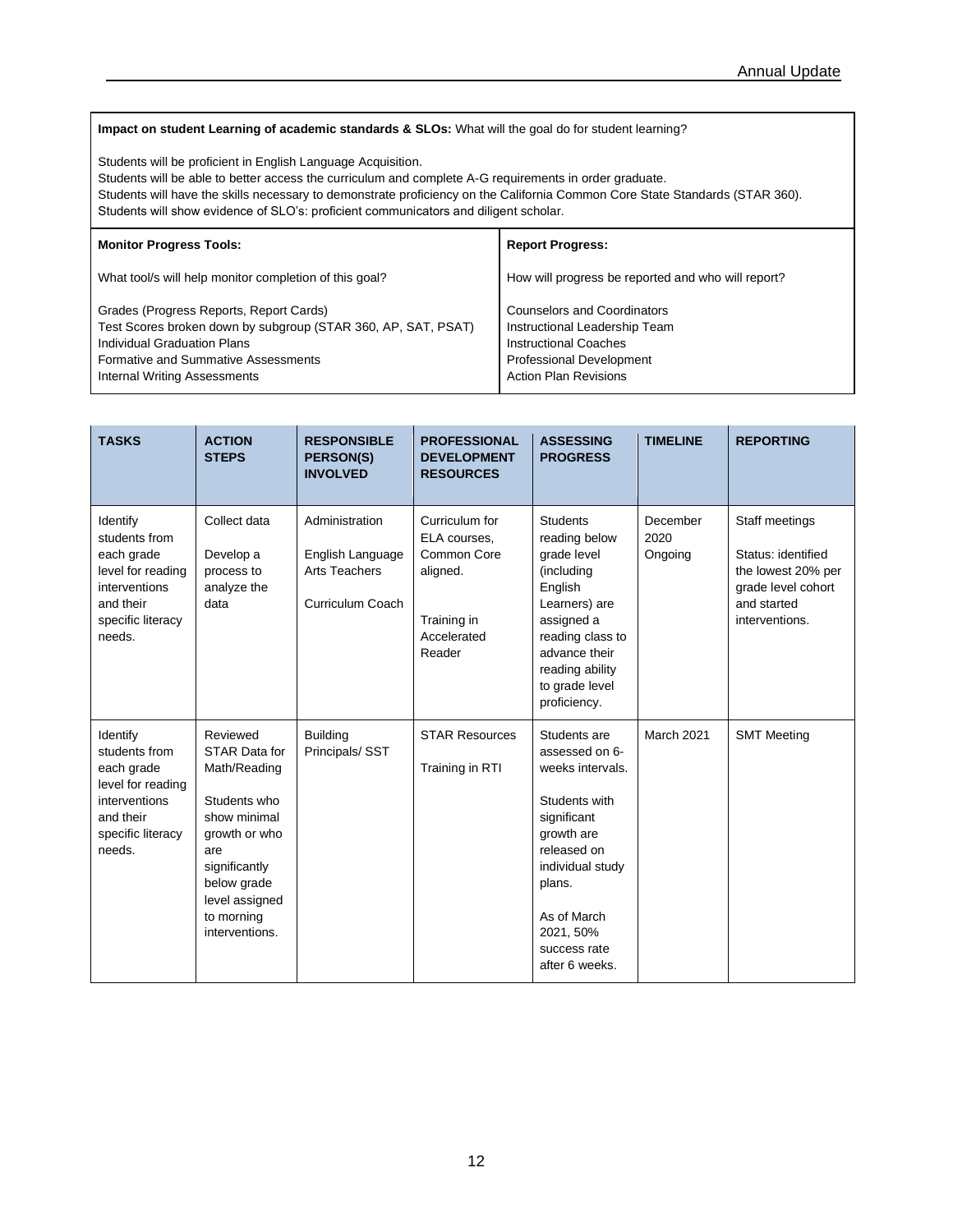| Develop a<br>master<br>schedule that<br>reflects specific<br>times for<br>reading<br>interventions,<br>including<br>English learner<br>support.        | Collect data<br>Add time<br>before and<br>after school for<br>interventions<br>Modify current<br>academic<br>support<br>classes to be<br>repurposed<br>into reading<br>support<br>classes         | Administration<br>English Language<br><b>Arts Teachers</b><br>Librarian<br>Curriculum Coach<br>Academic<br><b>Support Teachers</b> | Master schedule<br>Curriculum Coach<br><b>Reading Specialist</b><br>Academic Support<br>classes modified                                                                                                    | Reading data<br>will be<br>monitored by<br>teachers and<br>administration.                                                                                                                                                                             | December<br>2020                                                                                                                                                           | Staff meetings<br>Status: completed<br>and fully<br>implemented<br>semester 2<br>(January 2021)<br>Exit protocol-<br>students retested<br>can exit once they<br>are no longer in the<br>lowest 20%.                |
|--------------------------------------------------------------------------------------------------------------------------------------------------------|---------------------------------------------------------------------------------------------------------------------------------------------------------------------------------------------------|------------------------------------------------------------------------------------------------------------------------------------|-------------------------------------------------------------------------------------------------------------------------------------------------------------------------------------------------------------|--------------------------------------------------------------------------------------------------------------------------------------------------------------------------------------------------------------------------------------------------------|----------------------------------------------------------------------------------------------------------------------------------------------------------------------------|--------------------------------------------------------------------------------------------------------------------------------------------------------------------------------------------------------------------|
| Develop a<br>reading<br>intervention<br>program to<br>build curriculum<br>resources,<br>assessments,<br>intervention and<br>supplemental<br>materials. | Collect<br>resources<br>Build a reading<br>intervention<br>program<br>Refresher<br>training on<br>Accelerated<br>Reader<br>Program<br>Shared folder<br>with reading<br>intervention<br>resources. | Administration<br>English Language<br><b>Arts Teachers</b><br>Librarian<br>Curriculum Coach<br>Academic<br><b>Support Teachers</b> | Accelerated<br>Reader<br><b>Brain Pop</b><br>Starfall<br>Journey's and<br>Collections<br>Intervention<br>Resources<br>Curriculum Coach<br><b>Reading Specialist</b><br>Academic Support<br>classes modified | Daily: Provide<br>additional<br>reading<br>intervention for<br>students<br>reading and<br>writing below<br>grade level<br><b>STAR Reading</b><br>Accelerated<br>Reader<br>Journey's and<br>Collections<br>Reading<br>Assessments<br>Running<br>Records | December<br>2020<br>Students will<br>be tested<br>every 6<br>weeks while<br>attending<br>intervention<br>classes.<br>June 2021<br>Staff, student<br>and parent<br>surveys. | Ongoing:<br>Present data to<br>staff that includes<br>implementation and<br>student data.<br>June 2021- a<br>thorough review of<br>the intervention<br>program is planned,<br>possible action plan<br>adjustments. |
| Library:<br>increase access<br>to reading<br>materials for<br>students.                                                                                | Explore online<br>resources:<br>MyOn,<br>EBSCO.<br>Britannica and<br>others                                                                                                                       | Administration<br>English Language<br><b>Arts Teachers</b><br>Librarian<br>Curriculum Coach                                        | Increase library<br>resources<br>Refresher training<br>in<br>Accelerated<br>Reader                                                                                                                          | Curriculum<br>coach and<br>librarian works<br>with teachers to<br>increase access<br>to library<br>resources.                                                                                                                                          | December<br>2020 ongoing                                                                                                                                                   | Staff meetings                                                                                                                                                                                                     |

### **Growth Area: Curriculum, Instruction, Assessment**

### **Goal # 2: (Area of Improvement)**

2.1 Develop a schoolwide ELD policy with common implementation and consistent utilization of the four instructional strategies (reading, writing, listening and speaking) to increase student achievement. 2.2 Develop a schoolwide approach to teaching language instruction following the ELD policy.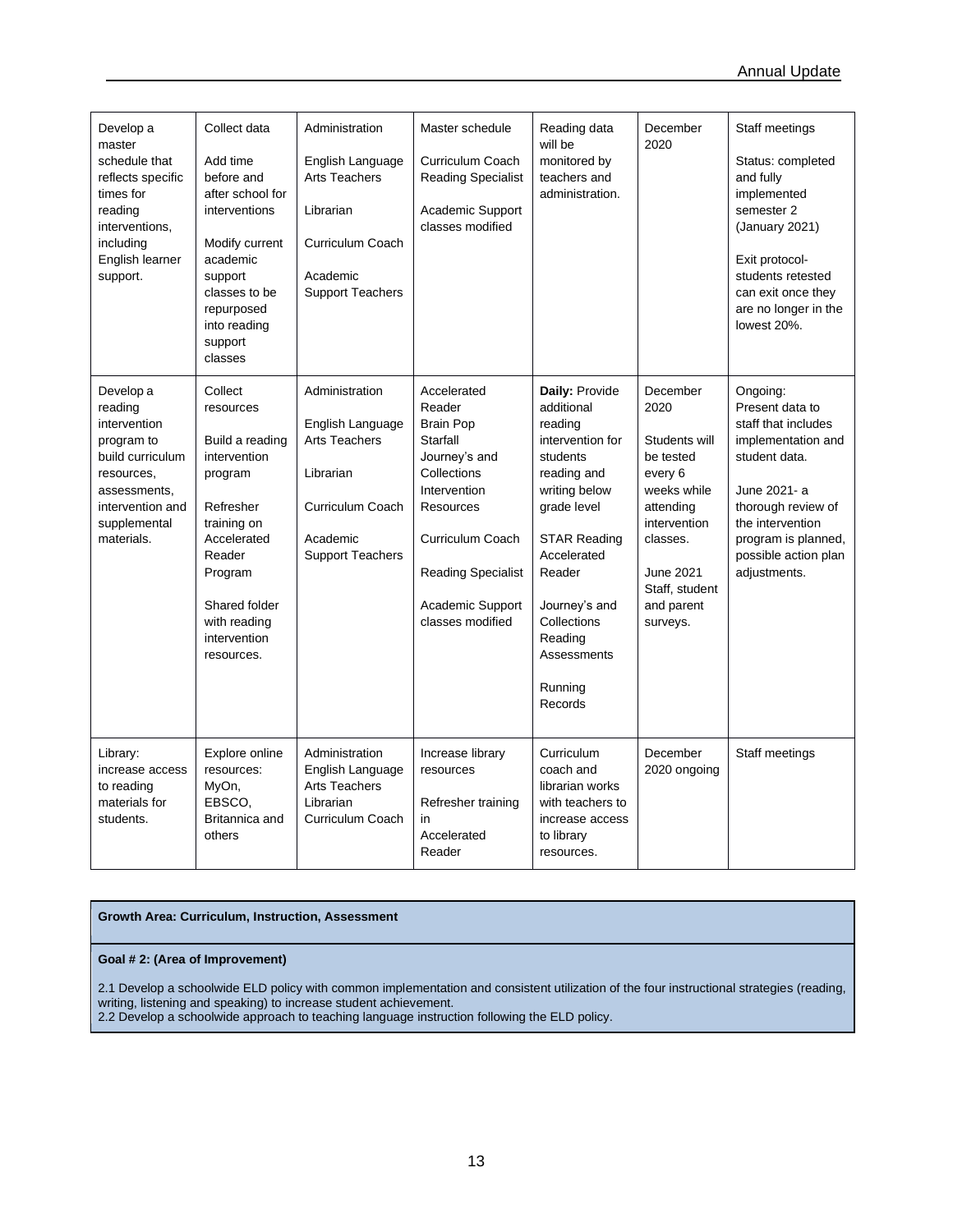**Rationale: Critical Need:** 

- ⚫ Stakeholders would benefit from a clear ELD policy that defines an English Language Acquisition Model (immersion, sheltered, partial immersion) to support the students' English language acquisition. (Include entrance and exit criteria)
- ⚫ Students would benefit from an ELD model based on UCIS context and specific demographics.
- Stakeholders would benefit from language assessments that have accurate data in all four domains (reading, writing, listening and speaking).
- ⚫ Students and staff would benefit from a cohesive policy that includes: Writing Across the Curriculum, Close reading, Graphic Organizers, Academic Vocabulary.

### **Supporting Data:**

- Schoolwide achievement data.
- ⚫ Current number of students in grades 1-12 who meet or exceed the STAR 360 ELA proficiency standard is 40%.
- ⚫ Current number of students who completed the A-G requirements and are on track to graduate is 96%.
- Recommendation from Fall 2019 visiting WASC committee.

### **Growth Targets:**

2021-2022:

- ⚫ STAR 360- To increase the number of students who meet or exceed the standard to 50% in English.
	- EL and SPED- within this growth, there will be a 5% increase for Special Education and EL students.
- A-G completion- 98% of students are completing A-G requirements and are on track to graduate.

### 2022-2023:

- STAR 360- To increase the number of students who meet or exceed the standard to 60% in English.
	- EL and SPED- within this growth, there will be a 5% increase for Special Education and EL students.
- A-G completion- 99% of students are completing A-G requirements and are on track to graduate.

### 2023-2024:

- ⚫ STAR 360- To increase the number of students who meet or exceed the standard to 70% in English.
	- EL and SPED- within this growth, there will be a 5% increase for Special Education and EL students.
- ⚫ A-G completion- 100% of students are completing A-G requirements and are on track to graduate.

### **Learner Outcomes Addressed:**

Proficient Communicators Diligent Scholars

### **Impact on student Learning of academic standards & SLOs:**

What will the goal do for student learning?

Students will be proficient in English Language Acquisition. Students will be able to better access the curriculum and complete A-G requirements in order graduate. Students will have the skills necessary to demonstrate proficiency on the California Common Core State Standards (STAR 360). Students will show evidence of SLO's: proficient communicators and diligent scholar.

| <b>Monitor Progress Tools:</b>                                                                                                                                                                                           | <b>Report Progress:</b>                                                                                                                                                |
|--------------------------------------------------------------------------------------------------------------------------------------------------------------------------------------------------------------------------|------------------------------------------------------------------------------------------------------------------------------------------------------------------------|
| What tool/s will help monitor completion of this goal?                                                                                                                                                                   | How will progress be reported and who will report?                                                                                                                     |
| Grades (Progress Reports, Report Cards)<br>Test Scores broken down by subgroup (STAR 360, AP, SAT,<br>PSAT)<br>Individual Graduation Plans<br><b>Formative and Summative Assessments</b><br>Internal Writing Assessments | <b>Counselors and Coordinators</b><br>Instructional Leadership Team<br><b>Instructional Coaches</b><br><b>Professional Development</b><br><b>Action Plan Revisions</b> |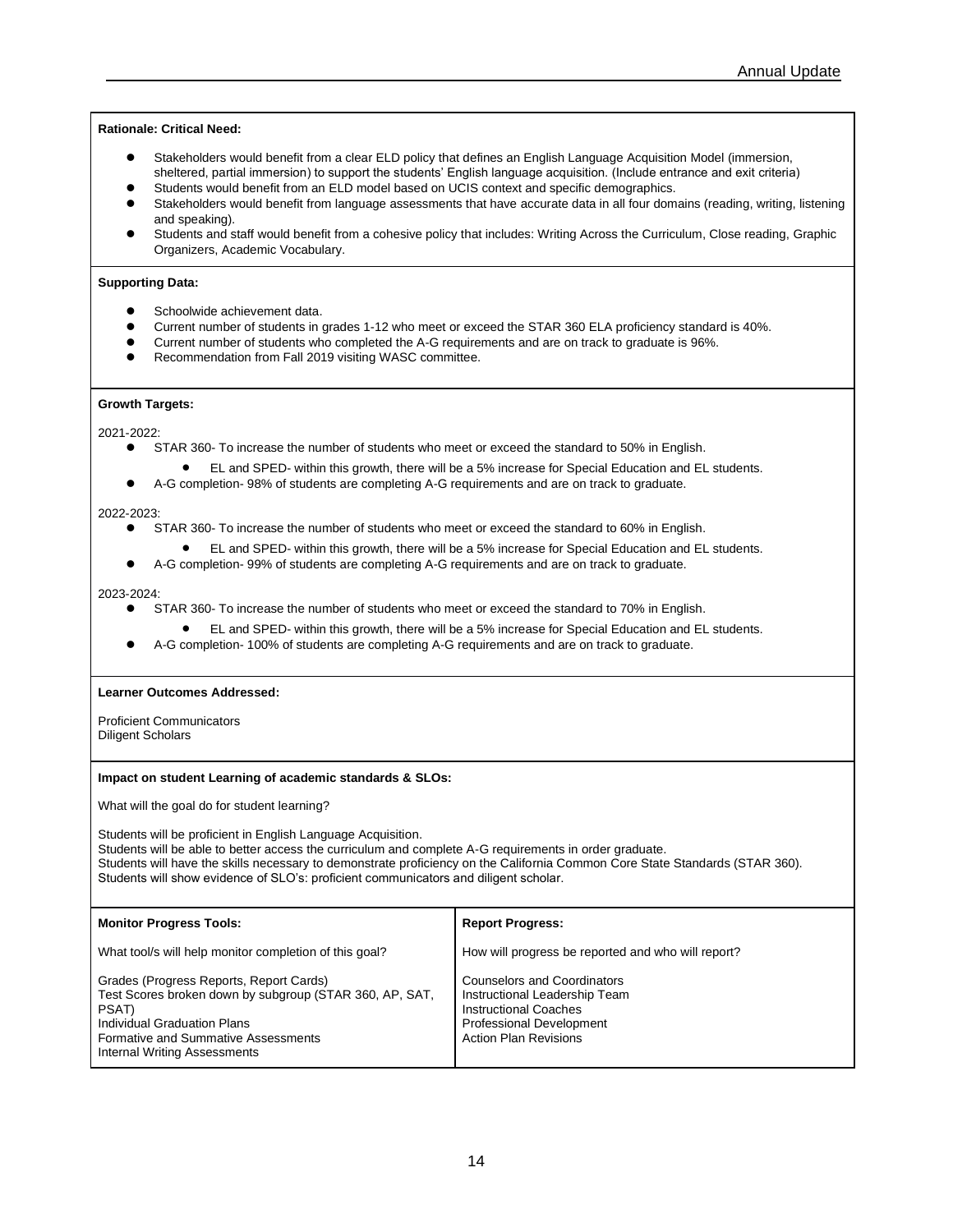| <b>TASKS</b>                                                                                                                                        | <b>ACTION</b><br><b>STEPS</b>                                                                                                                                                                         | <b>RESPONSIBLE</b><br>PERSON(S)<br><b>INVOLVED</b> | <b>PROFESSIONAL</b><br><b>DEVELOPMENT</b><br><b>RESOURCES</b>                                                                                                           | <b>ASSESSING</b><br><b>PROGRESS</b>                                                                                                                         | <b>TIMELINE</b>                                                                                                                                                                                               | <b>REPORTING</b>                                     |
|-----------------------------------------------------------------------------------------------------------------------------------------------------|-------------------------------------------------------------------------------------------------------------------------------------------------------------------------------------------------------|----------------------------------------------------|-------------------------------------------------------------------------------------------------------------------------------------------------------------------------|-------------------------------------------------------------------------------------------------------------------------------------------------------------|---------------------------------------------------------------------------------------------------------------------------------------------------------------------------------------------------------------|------------------------------------------------------|
| Create<br>language<br>committee to<br>manage the<br>policy writing<br>process                                                                       | Send out<br>survey, asking<br>to join<br>language<br>committee.<br>Establish<br>meeting time,<br>review next<br>steps                                                                                 | Administrative<br>Team<br>Curriculum<br>Coaches    | Time to meet, set<br>up meeting<br>schedule, create<br>calendar.<br>Review action plans                                                                                 | Committee<br>established.<br>Meeting times<br>set and shared<br>on calendar                                                                                 | August 2021                                                                                                                                                                                                   | Staff meeting<br>Board meetings                      |
| Analyze<br>specific<br>student data.<br>$(20-21)$                                                                                                   | Collect all<br>available data<br>for the<br>committee.<br>Develop a<br>process to<br>analyze the<br>data                                                                                              | Language<br>Committee                              | <b>STAR 360</b><br>Writing samples<br>Internal<br>assessments<br>Progress Reports<br><b>Report Cards</b>                                                                | Creation of<br>shared folder to<br>store data                                                                                                               | September<br>2021<br>Ongoing                                                                                                                                                                                  | Staff meetings                                       |
| Create a<br>policy that<br>defines an EL<br>Acquisition<br>Model                                                                                    | (Include)<br>entrance and<br>exit criteria)<br>and all four<br>domains                                                                                                                                | Language<br>Committee<br>Administrative<br>Team    | Current EL policy-<br>examine and edit<br>based on new<br>criterion                                                                                                     | Policy<br><b>Revisions</b><br>Board approval                                                                                                                | October 2021                                                                                                                                                                                                  | Board meeting-<br>once approved;<br>staff meeting/PD |
| Explore<br>programs,<br>resources,<br>and<br>strategies to<br>support<br>language<br>needs/policy<br>Sourcebook-<br>2019-<br>2020.pdf<br>(wisc.edu) | Identify gaps<br>in resources<br>Access<br>language<br>standards<br>Create a cross<br>curricular<br>document to<br>show<br>standards<br>alignment                                                     | All staff                                          | Writing across the<br>curriculum<br>materials<br>Common Core ELA<br>standards<br><b>WIDA Benchmark</b><br>Results<br>Train staff in writing<br>across the<br>curriculum | Shared<br>resources folder<br>Formative and<br>Summative<br>assessment<br>data/looking at<br>student work<br>samples.<br><b>Benchmark</b><br><b>Results</b> | December<br>2021<br>Collect data to<br>analyze<br>student<br>performance<br>on writing<br>tasks.<br>(Ongoing)<br>Reassess the<br>effectiveness<br>of<br>implementatio<br>n based on<br>student<br>achievement | PD<br>Staff meetings                                 |
| Identify<br>strategies to<br>support the<br>implementati<br>on of new<br>resources<br>and<br>strategies to<br>support<br>language<br>development    | List of<br>potential PD<br>sessions<br>Literacy PD<br>focus<br>calendared<br>and delivered<br>in 2021.<br>Further<br>actions to be<br>taken as<br>follow up.<br>Determine the<br>needs of<br>teachers | Language<br>Committee                              | PD materials<br>Resources list<br><b>WIDA</b> materials<br>Teacher-goal<br>setting                                                                                      | PD exit tickets<br>Curriculum<br>documentation                                                                                                              | February 2021                                                                                                                                                                                                 | Staff meetings                                       |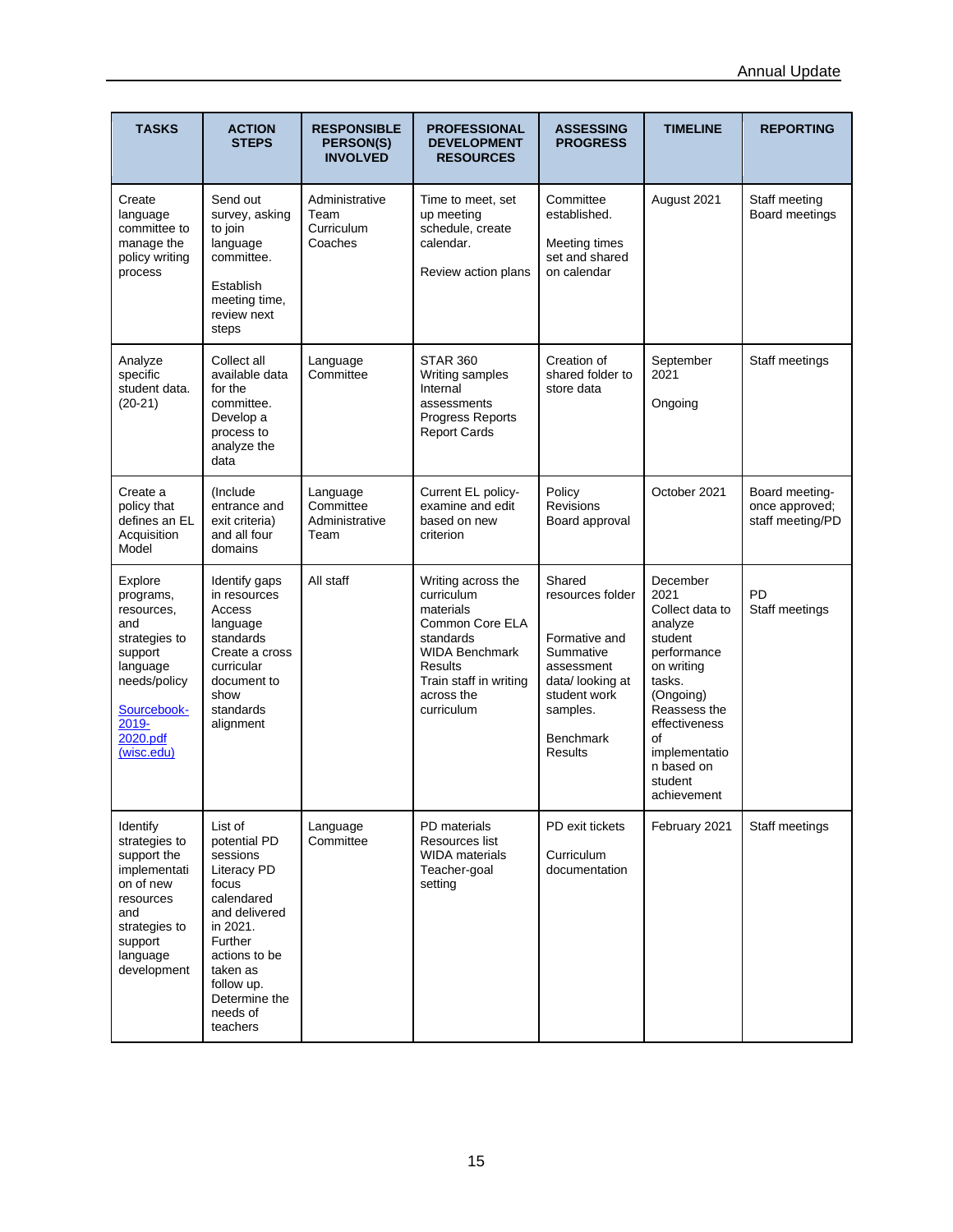| Identify<br>strategies to<br>build content<br>specific<br>Academic<br>Vocabulary | Refresher PD<br>Determine the<br>needs of<br>teachers | Language<br>Committee | Conduct research<br>on what strategy to<br>pursue in<br>Research-based<br>strategies.<br>Collaborative<br>lesson planning<br>time | Interim and<br>Summative<br>Assessments/lo<br>oking at student<br>work. | <b>March 2021</b> | Language<br>committee to<br>analyze data and<br>then present to<br>staff at PD. |
|----------------------------------------------------------------------------------|-------------------------------------------------------|-----------------------|-----------------------------------------------------------------------------------------------------------------------------------|-------------------------------------------------------------------------|-------------------|---------------------------------------------------------------------------------|
|----------------------------------------------------------------------------------|-------------------------------------------------------|-----------------------|-----------------------------------------------------------------------------------------------------------------------------------|-------------------------------------------------------------------------|-------------------|---------------------------------------------------------------------------------|

### **Growth Area: Curriculum, Instruction, Assessment**

### **Goal # 3: (Area of Improvement)**

3.1 Ensure there is a common understanding of "what curriculum is" and the importance of vertical mapping as the foundation of "backwards by design" units of study.

3.2 Complete documentation for all core and other subject areas through the Engage platform. Ensure revision as a result of implementation and success of students achieving proficiency in standards and modify as needed.

3.3 Review Unity Pathways, Transitional Program and the College Program to ensure all students are meeting the desired standards identified for each subject at grade level regardless of what program they are enrolled in. Ensure students are all learning at defined grade levels.

3.4 Revise the current Assessment Policy to clearly address student progress and meeting academic standards.

### **Rationale: Critical Need:**

- Staff would benefit from a clear PD series that explains "what curriculum is."
- Staff would benefit from a clear PD series that showcases the importance of vertical mapping as the foundation of backwards by design" units of study.
- Stakeholders would benefit from complete documentation (unit plans, pacing guides, daily lessons) using the new Engage platform purchased for 2021-2022.
- ⚫ Stakeholders would benefit from monitoring implementation, ensuring revision and success of students achieving proficiency.
- ⚫ The leadership ensures all 6-12 programs are meeting student needs and teaching at grade level.
- ⚫ Stakeholders would benefit from a revision of the existing Assessment Policy to incorporate the changes made, a focus on student progress and meeting academic standards.

### **Supporting Data:**

- Schoolwide achievement data.
- ⚫ Current number of teachers who understand vertical mapping and "backwards by design."
- ⚫ Current number of teachers who have completed pacing guides, unit plans and daily plans.
- Language levels, below grade level reading and performance.
- ⚫ Recommendation from Fall 2019 visiting WASC committee.

### **Growth Targets:**

### 2021-2022:

- ⚫ To increase the number of teachers who understand what curriculum is and the importance of vertical mapping and "backwards by design."
- STAR 360- To increase the number of students who meet or exceed the standard to 50% in English.
	- EL and SPED- within this growth, there will be a 5% increase for Special Education and EL students.
- A-G completion- 98% of students are completing A-G requirements and are on track to graduate.

### 2022-2023:

- ⚫ All teachers understand what curriculum is and the importance of vertical mapping and "backwards by design."
- STAR 360- To increase the number of students who meet or exceed the standard to 60% in English.
	- EL and SPED- within this growth, there will be a 5% increase for Special Education and EL students.
- A-G completion- 99% of students are completing A-G requirements and are on track to graduate.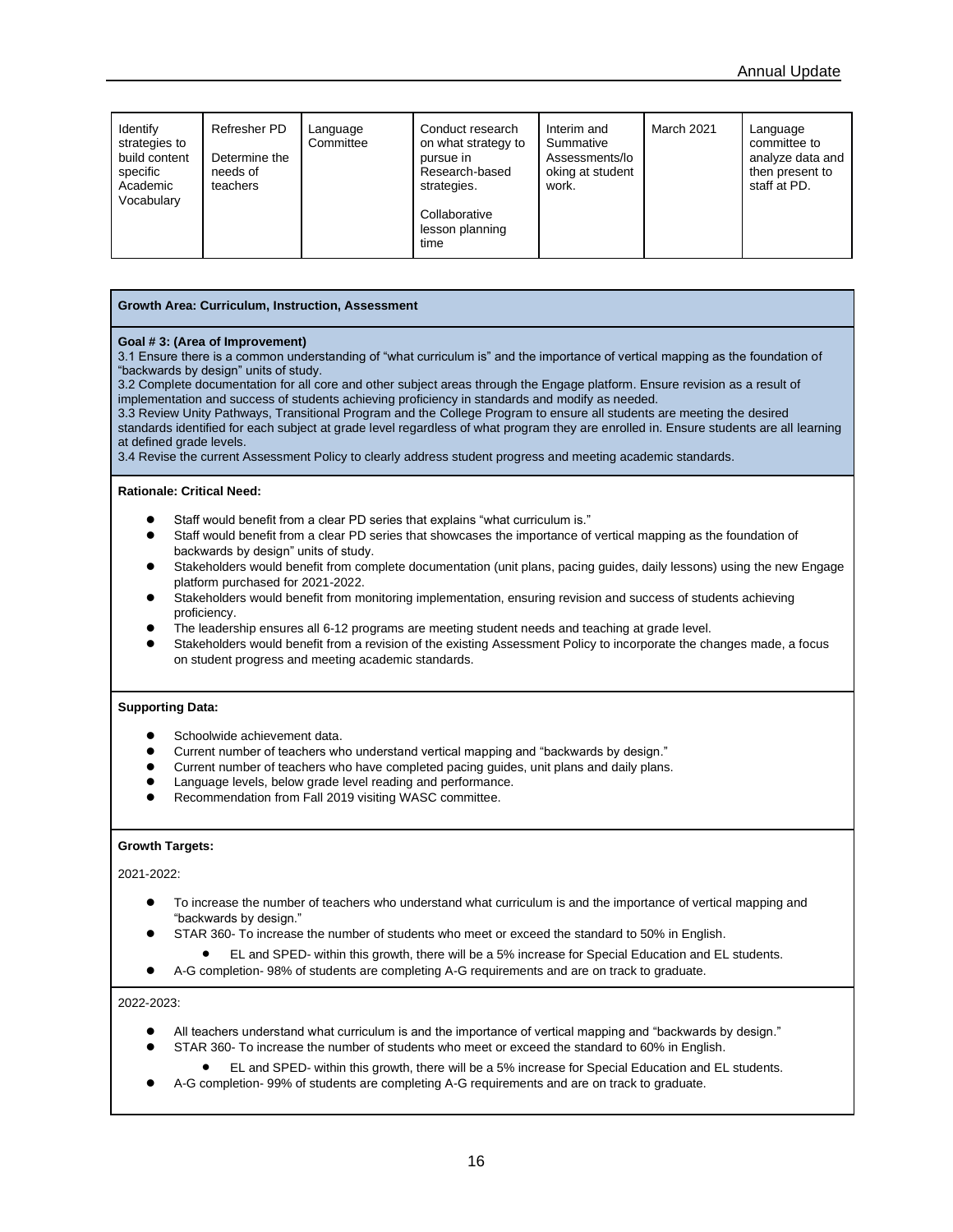2023-2024:

- ⚫ All teachers can clearly articulate and answer, what is curriculum and the importance of vertical mapping and "backwards by design."
- STAR 360- To increase the number of students who meet or exceed the standard to 70% in English.
	- EL and SPED- within this growth, there will be a 5% increase for Special Education and EL students. A-G completion- 100% of students are completing A-G requirements and are on track to graduate.

**Learner Outcomes Addressed:**

Proficient Communicators Research and Technologically proficient Diligent Scholars

### **Impact on student Learning of academic standards & SLOs:**

What will the goal do for student learning?

When teachers understand what curriculum is and how backwards by design works, students will gain the skills necessary to demonstrate proficiency on the California Common Core State Standards (STAR 360).

When teachers have pacing guides, well thought out unit plans and daily plans that have essential questions, assessments, reflection and revisions, student learning will improve as a result of better teaching.

| <b>Monitor Progress Tools:</b>                                                                                                                                 | <b>Report Progress:</b>                                                                                                                                                |
|----------------------------------------------------------------------------------------------------------------------------------------------------------------|------------------------------------------------------------------------------------------------------------------------------------------------------------------------|
| What tool/s will help monitor completion of this goal?                                                                                                         | How will progress be reported and who will report?                                                                                                                     |
| Grades (Progress Reports, Report Cards)<br>Test Scores broken down by subgroup (STAR 360, AP, SAT, PSAT)<br>Individual Teacher Goals<br><b>PD Exit tickets</b> | <b>Counselors and Coordinators</b><br>Instructional Leadership Team<br><b>Instructional Coaches</b><br><b>Professional Development</b><br><b>Action Plan Revisions</b> |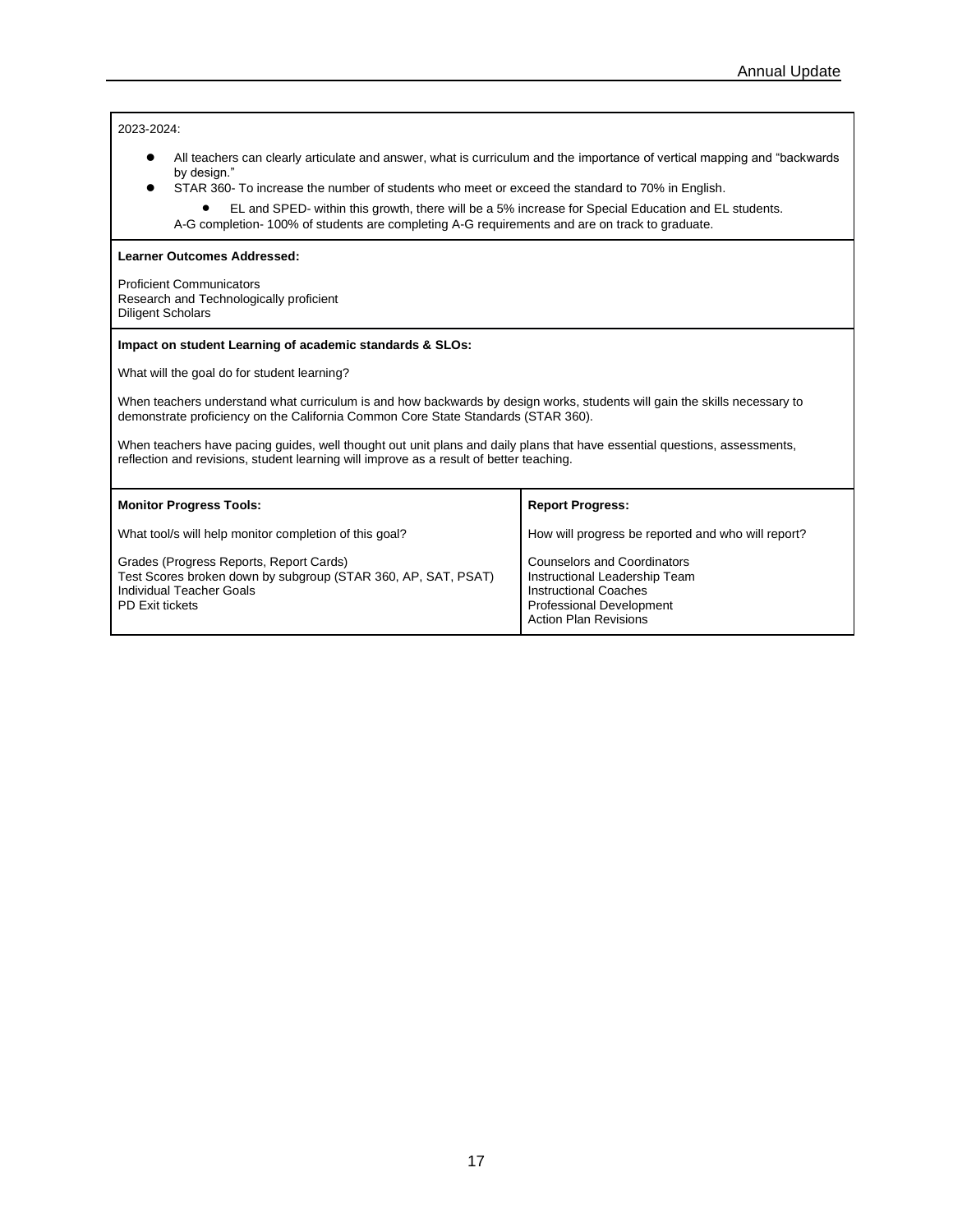| <b>TASKS</b>                                                                                                                                                                        | <b>ACTION STEPS</b>                                                                                                                                                                                                            | <b>RESPONSIBLE</b><br>PERSON(S)<br><b>INVOLVED</b> | <b>PROFESSIONAL</b><br><b>DEVELOPMENT</b><br><b>RESOURCES</b>                                                                                                                                           | <b>ASSESSING</b><br><b>PROGRESS</b>                                                                 | <b>TIMELINE</b>                                                                                                                                                                      | <b>REPORTING</b>                               |
|-------------------------------------------------------------------------------------------------------------------------------------------------------------------------------------|--------------------------------------------------------------------------------------------------------------------------------------------------------------------------------------------------------------------------------|----------------------------------------------------|---------------------------------------------------------------------------------------------------------------------------------------------------------------------------------------------------------|-----------------------------------------------------------------------------------------------------|--------------------------------------------------------------------------------------------------------------------------------------------------------------------------------------|------------------------------------------------|
| Develop a<br>professional<br>learning plan<br>that focuses<br>on "what is<br>curriculum"                                                                                            | Schedule and<br>provide a<br>professional<br>learning series<br>for instructional<br>staff.<br>Created a<br>Professional<br>Development<br>calendar that<br>documents a<br>progression<br>through<br>curriculum<br>development | Administration<br>Curriculum<br>Coaches            | Compile resources<br>Schedule meeting<br>times to plan PD<br>series.                                                                                                                                    | Exit tickets<br>1:1 coaches<br>meeting<br>Common<br>Curriculum<br>Units                             | August 2021<br>Ongoing                                                                                                                                                               | Staff meeting<br>Board meetings<br>PD Calendar |
| Develop a<br>professional<br>learning plan<br>that focuses<br>on vertical<br>mapping                                                                                                | Schedule and<br>provide a<br>professional<br>learning series<br>for instructional<br>staff.                                                                                                                                    | Administration<br>Curriculum<br>Coaches            | Compile resources<br>Schedule meeting<br>times to plan PD<br>series.                                                                                                                                    | Exit tickets<br>1:1 coaches<br>meeting                                                              | September<br>2021<br>Ongoing                                                                                                                                                         | Staff meeting<br>Board meetings<br>PD          |
| Develop a<br>professional<br>learning plan<br>that focuses<br>on how<br>vertical<br>mapping is the<br>foundation for<br>backwards by<br>design units of<br>study.                   | Schedule and<br>provide a<br>professional<br>learning series<br>for instructional<br>staff.                                                                                                                                    | Administration<br>Curriculum<br>Coaches            | <b>Backwards by</b><br>Design in the<br><b>Exemplary Middle</b><br><b>School</b><br>(slideshare.net)<br>The Understanding<br>by Design<br>Handbook by<br>Grant Wiggins, et<br>al. (ASCD<br>publications | Exit tickets<br>1:1 coaches<br>meeting                                                              | August 2021-<br>October 2021<br>Ongoing                                                                                                                                              | Staff meeting<br>Board meetings<br>PD          |
| Develop a<br>professional<br>learning plan<br>that focuses<br>on how to use<br>formative and<br>summative<br>assessments,<br>analyze the<br>use of<br>backwards by<br>design units. | Schedule and<br>provide a<br>professional<br>learning series<br>for instructional<br>staff.                                                                                                                                    | Administration<br>Curriculum<br>Coaches            | Compile resources<br>Schedule meeting<br>times to plan PD<br>series.                                                                                                                                    | Exit tickets<br>1:1 coaches<br>meetings                                                             | December<br>2021<br>Collect data to<br>analyze<br>student<br>performance<br>(Ongoing)<br>Reassess the<br>effectiveness<br>οf<br>implementation<br>based on<br>student<br>achievement | PD<br>Staff meetings                           |
| Develop a<br>timeline to<br>train staff in<br>Engage<br>(adding<br>curriculum)<br>components,<br>standards.                                                                         | Transfer existing<br>plans to Engage<br>from the<br>Common<br>Curriculum<br>platform.<br>Coaches and<br>Administrators to                                                                                                      | IT<br>Engage Staff<br><b>Teachers</b><br>Coaches   | Engage webinars<br>Engage staff<br>IΤ<br>Coaches                                                                                                                                                        | Engage<br>platform<br>Parent<br>feedback<br>Coaches<br>feedback<br>Teacher's<br>feedback<br>Student | August 2021<br>Ongoing                                                                                                                                                               | PD series<br>Board                             |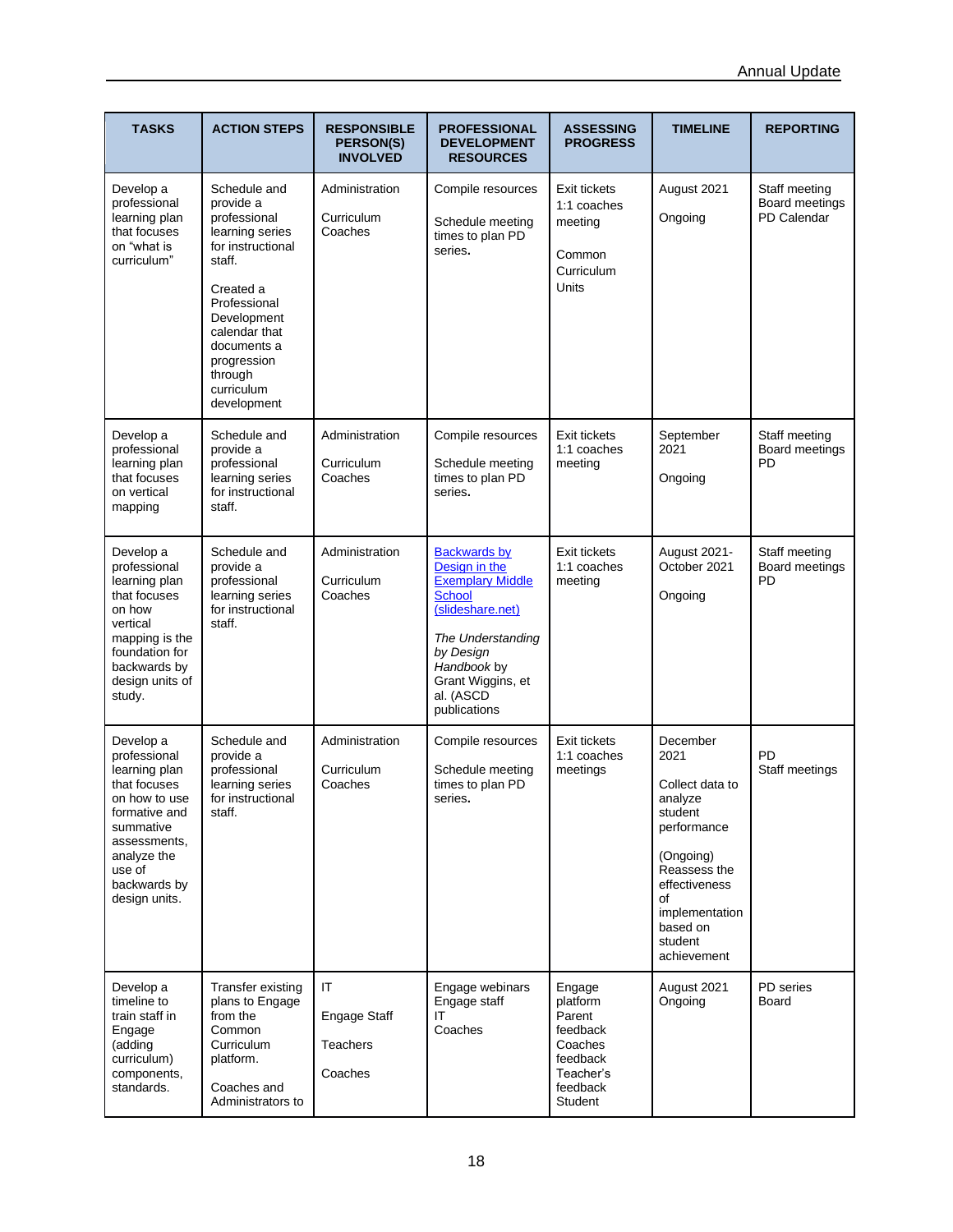|                                                                                                                                                                                                     | create a<br>checklist for<br>each teacher-<br>unit plan, pacing<br>guides and daily<br>plans meet the<br>needs of<br>students.                           |                                                            |                                                                                                                                 | feedback<br>Add additional<br>PD series for<br>teachers who<br>are not meeting<br>the<br>expectations.                            |                         |                                                                                                                                                                                                                                                                             |
|-----------------------------------------------------------------------------------------------------------------------------------------------------------------------------------------------------|----------------------------------------------------------------------------------------------------------------------------------------------------------|------------------------------------------------------------|---------------------------------------------------------------------------------------------------------------------------------|-----------------------------------------------------------------------------------------------------------------------------------|-------------------------|-----------------------------------------------------------------------------------------------------------------------------------------------------------------------------------------------------------------------------------------------------------------------------|
| <b>Review ELD</b><br>PD.<br>Curriculum PD<br>series, does<br>our PD have<br>an impact on<br>student<br>learning?                                                                                    | Collect data<br>Review data                                                                                                                              | Administration<br>Curriculum<br>Coaches<br><b>Teachers</b> | Schedule meeting<br>times<br>Compile resources                                                                                  | Exit tickets<br>Data binders<br>Student ILPs<br><b>Benchmarks</b>                                                                 | <b>March 2022</b>       | Language<br>committee to<br>analyze data<br>and then<br>present to staff<br>at PD.<br>Data review as<br>of August 2021<br>indicates<br>significant<br>improvement in<br>literacy (Avg<br>1.3 grade level<br>improvement in<br>reading as per<br><b>STAR</b><br>assessments) |
| Do teachers<br>regularly<br>review ELD<br>and other data<br>to drive<br>instruction?                                                                                                                | Collect data<br>Review data                                                                                                                              | Administration<br>Coaches<br><b>Teachers</b>               | Schedule meeting<br>times<br>Compile resources                                                                                  | Exit tickets<br>Data binders<br>Student ILPs<br><b>Benchmarks</b>                                                                 | March 2022              | Language<br>committee to<br>analyze data<br>and then<br>present to staff<br>at PD.                                                                                                                                                                                          |
| Can teachers<br>answer, what<br>students<br>should know,<br>understand<br>and be able to<br>do, and how<br>will that be<br>determined<br>and<br>assessed?                                           | Collect data<br>Review data                                                                                                                              | Administration<br>Curriculum<br>Coaches<br>Teachers        | Schedule meeting<br>times<br>Compile resources                                                                                  | Exit tickets<br>1:1 coaches<br>meetings                                                                                           | April 2022<br>Ongoing   | Staff meeting<br>Board meetings                                                                                                                                                                                                                                             |
| Create a PD<br>series that<br>connects<br>vertical and<br>horizontal<br>alignment.                                                                                                                  | Schedule and<br>provide a<br>professional<br>learning series<br>for instructional<br>staff.                                                              | Administration<br>Curriculum<br>Coaches                    | Schedule meeting<br>times<br>Compile resources                                                                                  | Exit tickets<br>1:1 coaches<br>meetings                                                                                           | May 2022<br>Ongoing     | Staff meeting<br>Board meetings<br><b>PD</b>                                                                                                                                                                                                                                |
| <b>Review Unity</b><br>Pathways,<br>Transitional<br>Program and<br>the College<br>Program to<br>ensure all<br>students are<br>meeting the<br>desired<br>standards<br>identified for<br>each subject | UP was<br>eliminated 20-21<br>Develop<br>assessment<br>criterion to<br>determine if<br>students are<br>learning grade<br>level standards.<br>Review data | Administration<br>Curriculum<br>Coaches<br><b>Teachers</b> | Schedule meeting<br>times<br>Program<br>expectations sheet<br>Grade level<br>standards<br>Compile resources<br>Student BMK data | <b>Student Data</b><br>Parent<br>feedback<br><b>Student</b><br>Feedback<br>Teacher<br>Feedback<br>*Compare this<br>data, academic | August 2021-<br>Ongoing | Staff meeting<br>Board meetings                                                                                                                                                                                                                                             |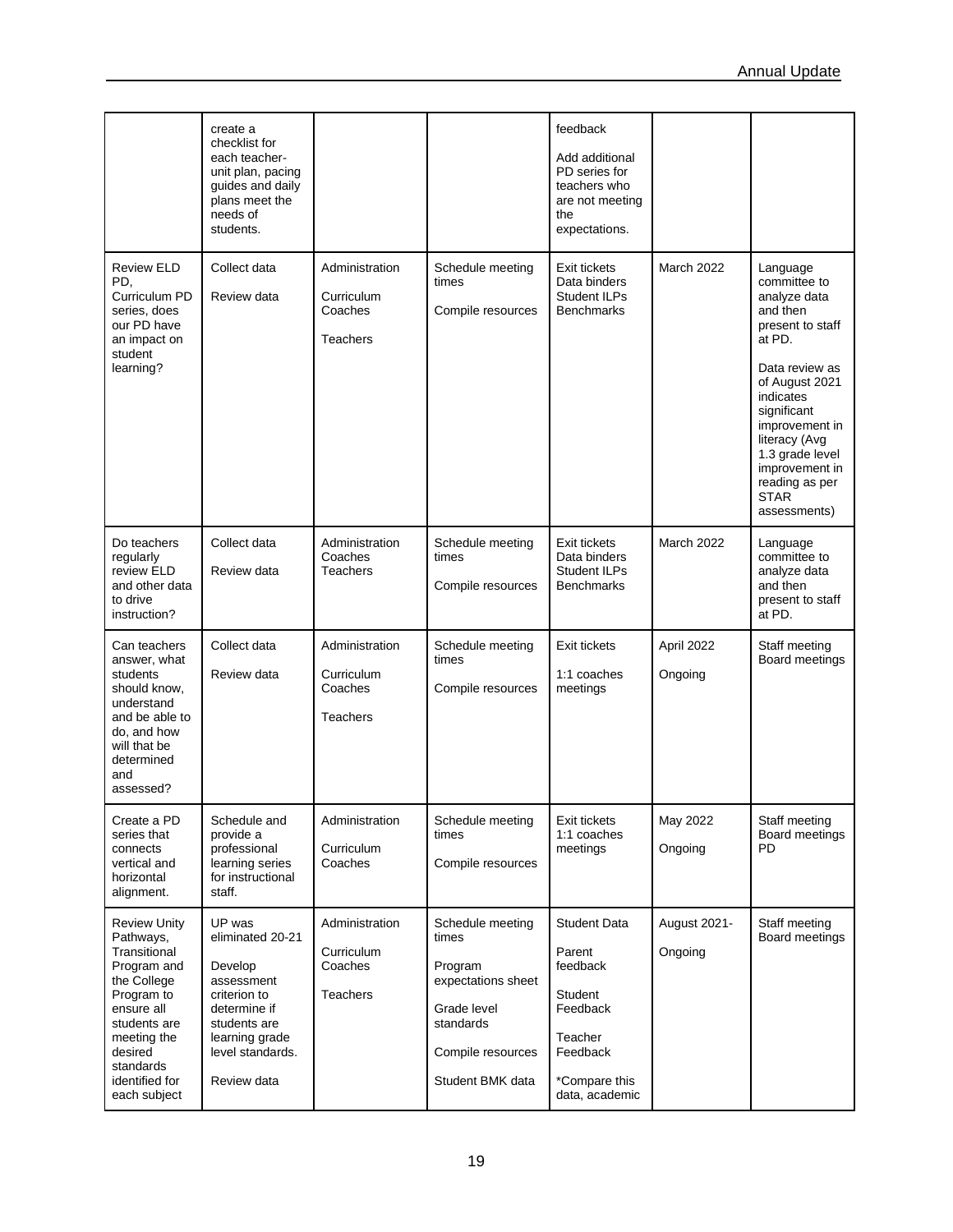| at grade level<br>regardless of<br>what program<br>they are<br>enrolled in.                                                            | Answer: Is this<br>best for<br>students?                                                         |                                                            |                                                                 | support class<br>data and the<br>reading class<br>data*                                                                               |            |                                 |
|----------------------------------------------------------------------------------------------------------------------------------------|--------------------------------------------------------------------------------------------------|------------------------------------------------------------|-----------------------------------------------------------------|---------------------------------------------------------------------------------------------------------------------------------------|------------|---------------------------------|
| Revise the<br>current<br>Assessment<br>Policy to<br>clearly<br>address<br>student<br>progress and<br>meeting<br>academic<br>standards. | Revise policy to<br>be fully aligned<br>with student<br>progress and<br>academic<br>achievement. | Administration<br>Curriculum<br>Coaches<br><b>Teachers</b> | Schedule meeting<br>times<br>Existing policy<br>Sample policies | Does the policy<br>meet the needs<br>of students?<br>Does the policy<br>address<br>student<br>progress,<br>achievement,<br>standards? | April 2022 | Staff meeting<br>Board meetings |

### **Growth Area: Support for Student Personal and Academic Growth**

### **Goal # 1: (Area of Improvement)**

1.1 Further develop, implement, evaluate and refine the intervention and referral services to support all students in the socialemotional and academic areas.

1.2 Develop a professional develop series that provides training for teachers to work and support students with identified learning challenges.

### **Rationale: Critical Need:**

- ⚫ Students would benefit from intervention and referral services that support students in the social-emotional and academic areas.
- ⚫ Staff and students would benefit from a professional development series that provides teachers with the necessary training to meet the needs social-emotionally as well as academically of students with identified learning challenges.

### **Supporting Data:**

- ⚫ Some students with identified learning challenges are below grade level academically.
- ⚫ Some students with identified social-emotional challenges continue to struggle in the school setting.
- ⚫ Recommendation from Fall 2019 visiting WASC committee.

### **Growth Targets:**

2021-2022:

- ⚫ To increase the number of students (85%) who feel supported in the social-emotional as well as academic areas.
- ⚫ To increase the number of staff (60%) who understand how to support students with identified learning challenges.

#### 2022-2023:

- To increase the number of students (90%) who feel supported in the social-emotional as well as academic areas.
- To increase the number of staff (80%) who understand how to support students with identified learning challenges.

2023-2024:

- ⚫ To increase the number of students (100%) who feel supported in the social-emotional as well as academic areas.
- To increase the number of staff (100%) who understand how to support students with identified learning challenges.

#### **Learner Outcomes Addressed:**

Proficient Communicators Research and Technologically proficient Investigative Problem Solvers Diligent Scholars Ethical and Honest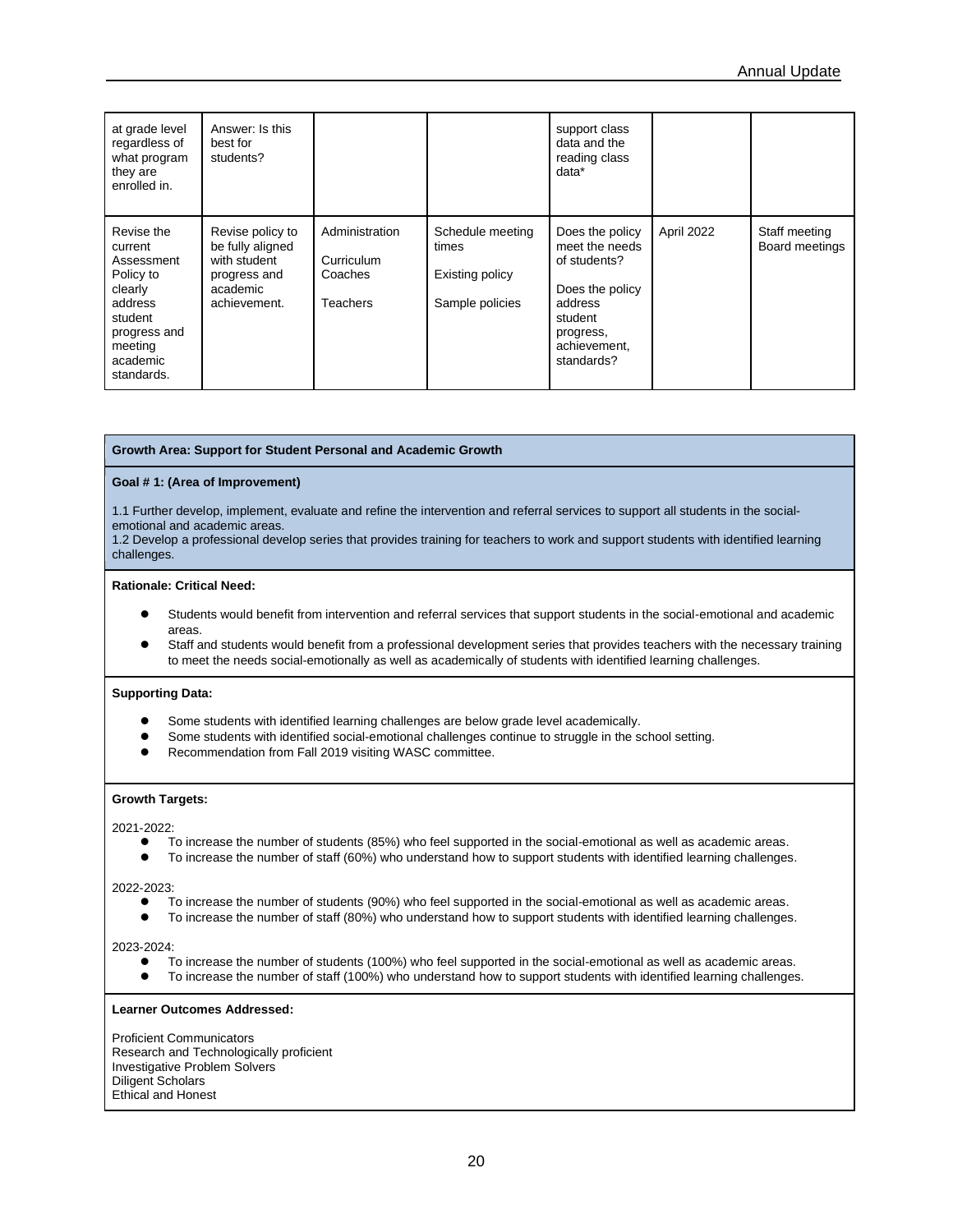#### **Impact on student Learning of academic standards & SLOs:** What will the goal do for student learning?

Student performance will increase with intervention and referral services that support all students in the social-emotional and academic areas.

Student performance will increase with a professional development series that provides training for teachers to work and support students with identified learning challenges.

| <b>TASKS</b>                                                                                                                                                                                    | <b>ACTION STEPS</b>                                                                                                                                                                                                                                                                                                                                                                                       | <b>RESPONSIBLE</b><br><b>PERSON(S)</b><br><b>INVOLVED</b>                                        | <b>PROFESSIONAL</b><br><b>DEVELOPMENT</b><br><b>RESOURCES</b>                                                                                                      | <b>ASSESSING</b><br><b>PROGRESS</b>                                                                                                                       | <b>TIMELINE</b>              | <b>REPORTING</b>                                |
|-------------------------------------------------------------------------------------------------------------------------------------------------------------------------------------------------|-----------------------------------------------------------------------------------------------------------------------------------------------------------------------------------------------------------------------------------------------------------------------------------------------------------------------------------------------------------------------------------------------------------|--------------------------------------------------------------------------------------------------|--------------------------------------------------------------------------------------------------------------------------------------------------------------------|-----------------------------------------------------------------------------------------------------------------------------------------------------------|------------------------------|-------------------------------------------------|
| Further<br>develop,<br>implement,<br>evaluate and<br>refine the<br>intervention and<br>referral services<br>to support all<br>students in the<br>social-<br>emotional and<br>academic<br>areas. | Revise referral and<br>intervention services<br>for all students.<br>Revise services for<br>students in the<br>social-emotional and<br>academic areas.<br>Refine current<br>behavioral/concern<br>flowchart<br>Revisit and refine<br>current<br>behavior/concern<br>tracking and<br>notification system to<br>effectively track,<br>monitor and<br>document student<br>concerns and<br>behavior in Engage | Administration<br>Curriculum<br>Coaches<br>Special<br>Education<br><b>SST Team</b><br>IT Support | Current<br>intervention and<br>referral program<br>policies<br>Engage<br>Additional<br>counselor-<br>emotional/behavio<br>ral support<br>Intervention<br>Flowchart | Student surveys<br>Counselors 1:1<br>meeting<br><b>SST Team</b><br>feedback<br>Parent<br>feedback<br>Effective<br>documentation<br>in student<br>profiles | August<br>2021<br>Ongoing    | Staff meeting<br>Board<br>meetings<br><b>PD</b> |
| Develop a<br>professional<br>develop series<br>that provides<br>training for<br>teachers to<br>work and<br>support<br>students with<br>identified<br>learning<br>challenges.                    | Schedule and<br>provide a<br>professional learning<br>series for<br>instructional staff<br>focusing on students<br>with identified<br>learning challenges.                                                                                                                                                                                                                                                | Administration<br>Curriculum<br>Coaches<br>Special<br>Education<br><b>SST Team</b>               | <b>Expand current</b><br>PD series<br>Engage<br>Additional<br>counselor-<br>emotional/behavio<br>ral support<br>PD Calendar                                        | Student surveys<br>Teacher<br>surveys<br>Counselors 1:1<br>meeting<br><b>SST Team</b><br>feedback<br>Parent<br>feedback                                   | September<br>2021<br>Ongoing | Staff meeting<br>Board<br>meetings<br><b>PD</b> |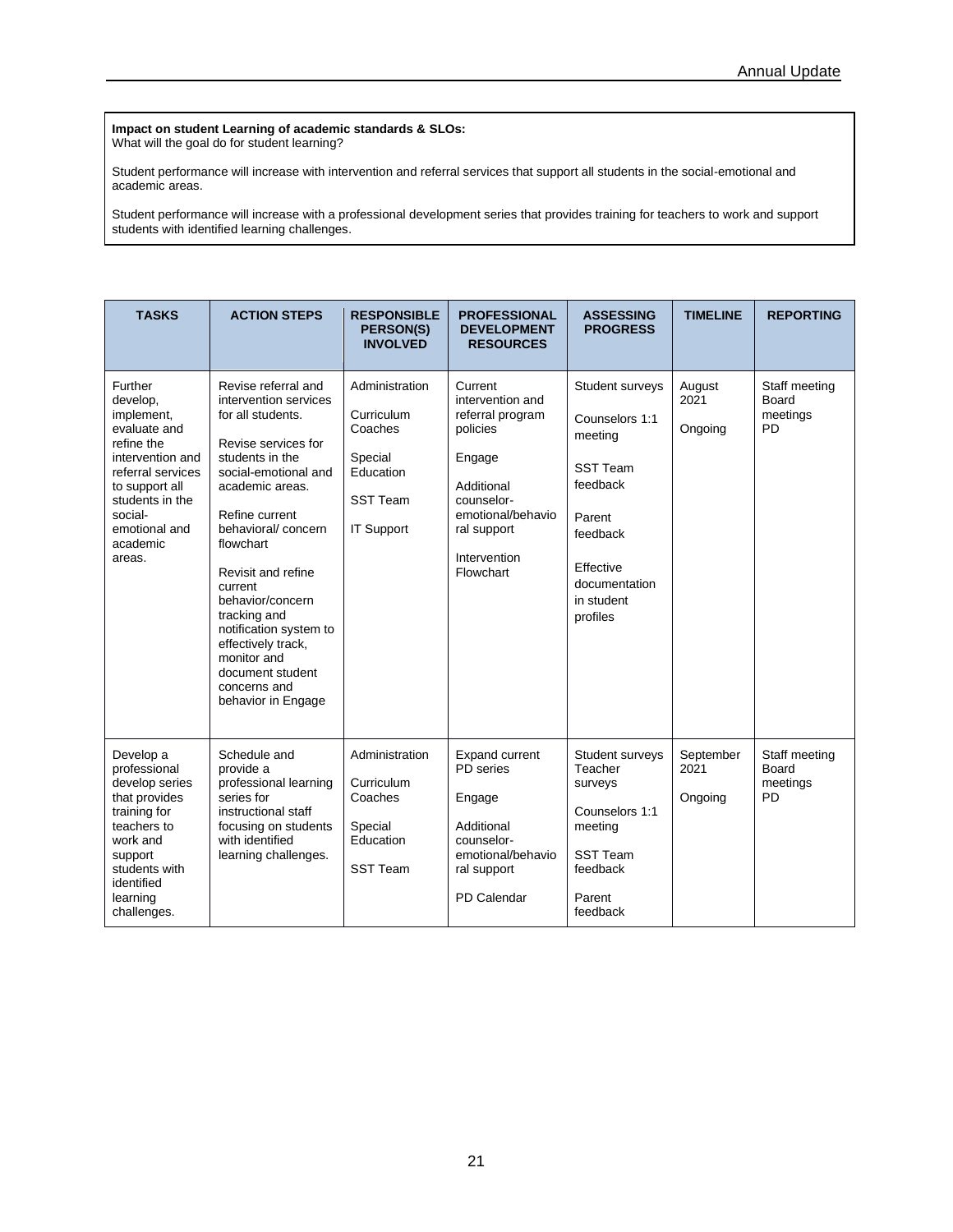### **Growth Area: School Culture and Environment**

### **Goal # 1: (Area of Improvement)**

1.1 The school further refines policies addressing bullying and focuses efforts on inclusive programs.

1.2 The school revises its school health and safety structure to monitor and address areas that impact health, safety and learning environment of the students and other stakeholders. Areas for focus: science facilities meeting international expectations for laboratory science, visibility at all times of students involved in instruction, two easily accessible exits for evacuation (unlocked fire exits, maps within each room, emergency attendance lists).

1.3 The school expands the involvement of parents to ensure they are active partners in supporting student learning and well-being.

### **Rationale: Critical Need:**

- ⚫ Students would benefit from policies and programs that address bullying and focus efforts on inclusive programs.
- Stakeholders would benefit from school health and safety structures that monitor and address areas that impact health, safety and learning environment of the students.
- ⚫ Students would benefit from new science facilities that meet international expectations for laboratory science.
- ⚫ Staff and students would benefit from visibility at all times of students involved in instruction (classroom windows).
- ⚫ Students and staff would benefit from two easily accessible exits for evacuation (unlocked fire exits, maps within each room, emergency attendance lists).
- ⚫ Stakeholders would benefit from active involvement from parents supporting student learning and well-being.

### **Supporting Data:**

- ⚫ Some students continue to struggle "fitting into" the school setting.
- ⚫ Revise and expand the responsibilities of the health and safety team to include facilities that meet international standards.
- ⚫ Ensure parents feel like they are active partners in their students learning.
- ⚫ Recommendation from Fall 2019 visiting WASC committee.

### **Growth Targets:**

### 2021-2022:

- ⚫ Decrease the number of bullying and/or students not feeling included by 5%.
- Plan and budget for the expansion of a science laboratory that meets international standards.
- ⚫ Increase visibility of all instructional areas to 100%.
- ⚫ Ensure staff understand that fire escapes and evacuation points must remain unlocked.
- ⚫ Increase parent attendance by 5% on the advisory council and WASC focus groups.

### 2022-2023:

- Decrease the number of bullying and/or students not feeling included by an additional 5%.
- ⚫ Increase visibility of all outdoor areas to 100%.
- ⚫ Ensure new staff understand that fire escapes and evacuation points must remain unlocked.
- ⚫ Increase parent attendance by another 5% on the advisory council and WASC focus groups.

#### 2023-2024:

- ⚫ Decrease the number of bullying and/or students not feeling included by an additional 5%.
- ⚫ Ensure all student areas inside and out always remain visible.
- ⚫ Ensure new staff understand that fire escapes and evacuation points must remain unlocked.
- ⚫ Increase parent attendance by another 5% on the advisory council and WASC focus groups.

### **Learner Outcomes Addressed:**

Proficient Communicators Research and Technologically proficient Investigative Problem Solvers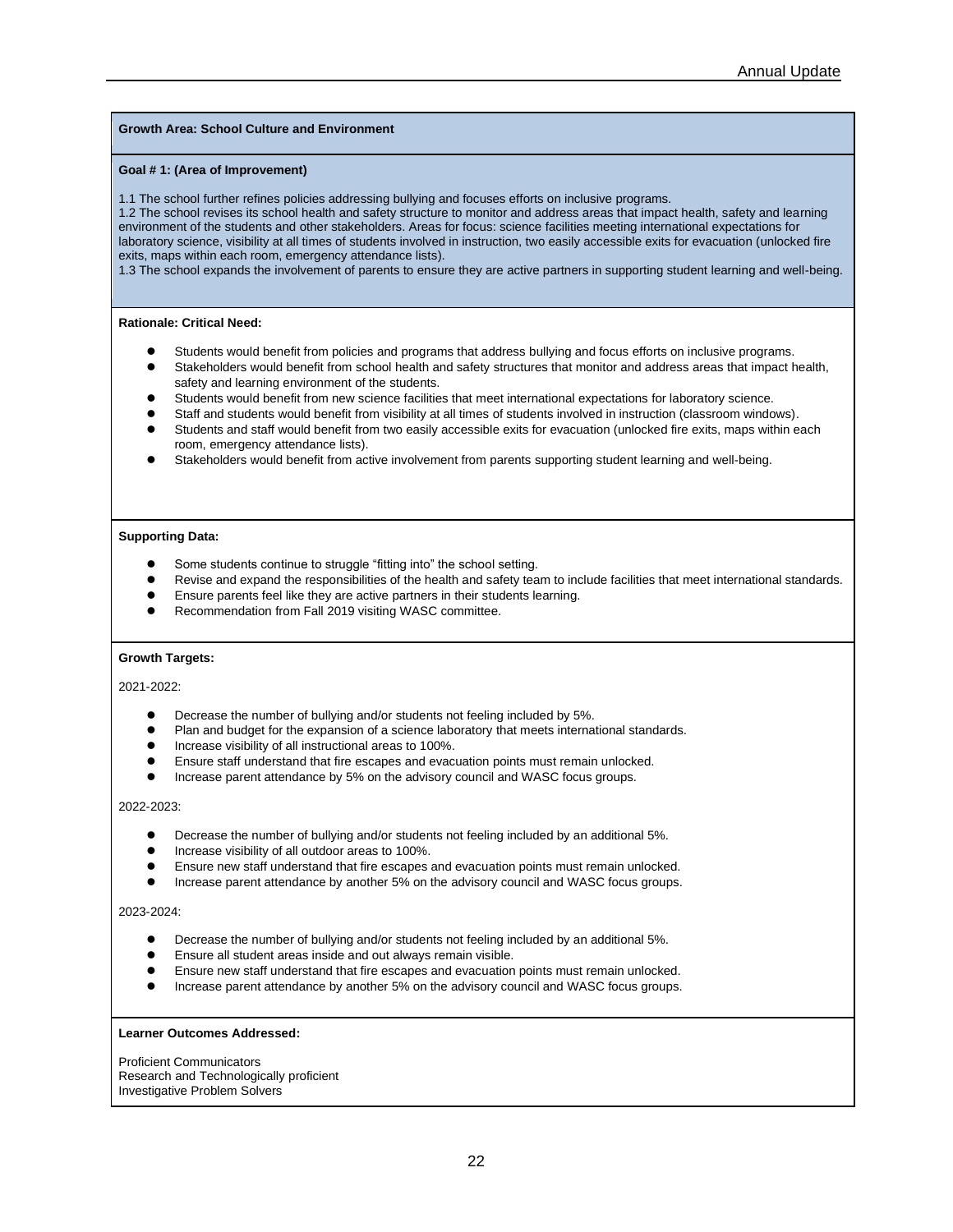Diligent Scholars Ethical and Honest

### **Impact on student Learning of academic standards & SLOs:**

What will the goal do for student learning?

When students feel safe and happy at school their academic and social-emotional levels will increase.

Student proficiency levels will increase by expanding science facilities that meet international expectations for laboratory science.

When parents are active participants in their students education, student proficiency levels will increase.

| <b>Monitor Progress Tools:</b>                                                                                                                    | <b>Report Progress:</b>                                                                                                                                         |
|---------------------------------------------------------------------------------------------------------------------------------------------------|-----------------------------------------------------------------------------------------------------------------------------------------------------------------|
| What tool/s will help monitor completion of this goal?                                                                                            | How will progress be reported and who will report?                                                                                                              |
| Grades (Progress Reports, Report Cards)<br>Test Scores broken down by subgroup (STAR 360, AP, SAT,<br>PSAT)<br>Students surveys<br>Parent surveys | <b>Counselors and Coordinators</b><br>Instructional Leadership Team<br>Instructional Coaches<br><b>Professional Development</b><br><b>Action Plan Revisions</b> |